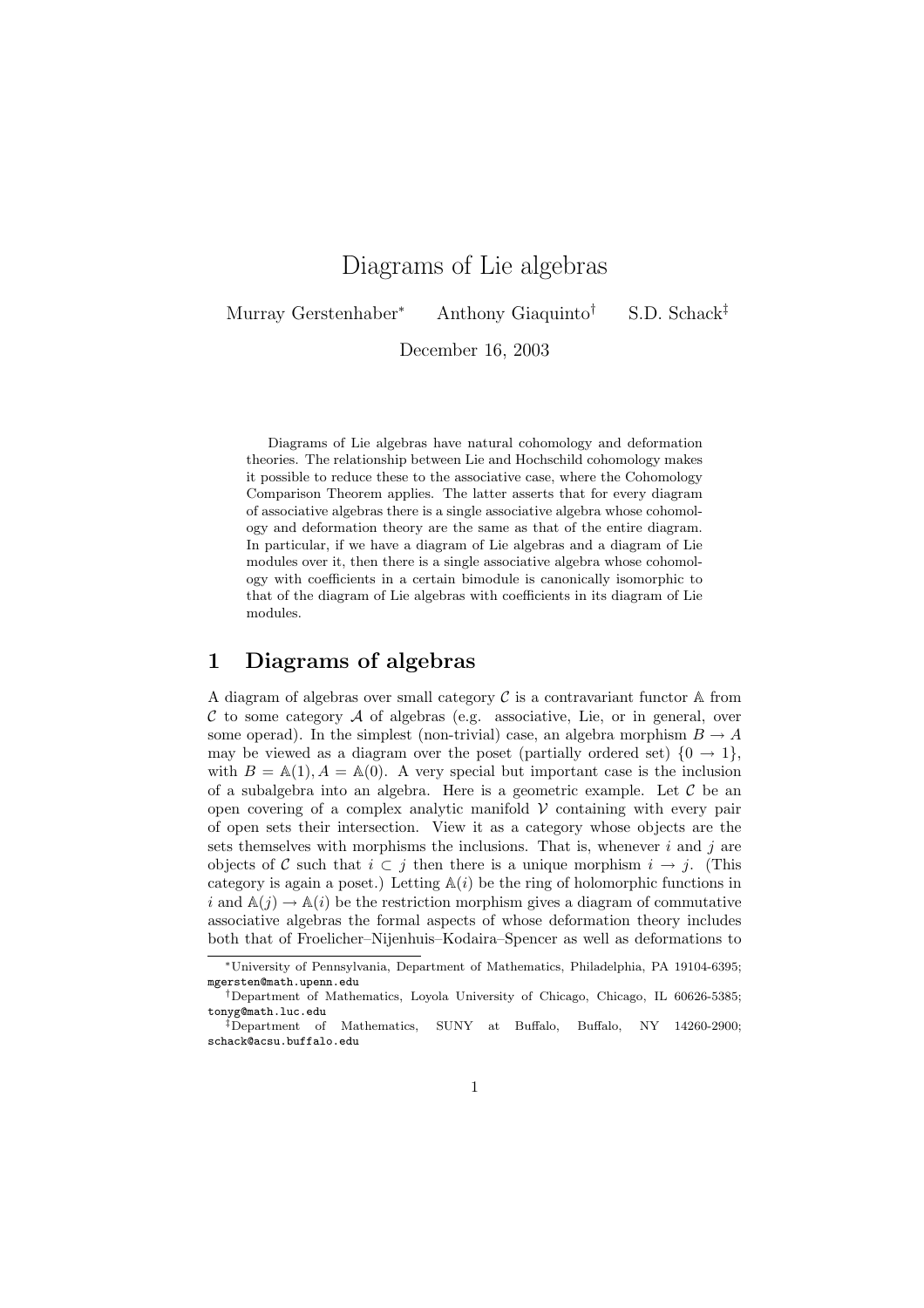non-commutative manifolds. (For complex manifolds it is convenient to take the covering by Stein opens because these have only trivial cohomology. For algebraic varieties one would similarly take the covering by affine opens.) A morphism between smooth or complex varieties gives rise to a morphism between their Lie algebras of vector fields. Among the important examples of diagrams consider an algebra (Lie or associative) with a group of automorphisms. This may be viewed as a diagram over the group considered as a category with but a single object. Every diagram has its cohomology; in the latter case this is equivariant cohomology.

A significant difference between the associative case and others is that in the associative case one has the collection of theorems called the "Cohomology Comparison Theorem" (CCT), cf. [12]. For simplicity assume for the moment that  $\mathcal C$  is a poset. The CCT then asserts that for every diagram  $\mathbb A$  of associative unital algebras there is a single algebra A! and for every diagram M of A bimodules there is a single  $\mathbb{A}!$  bimodule M! such that  $H^*(\mathbb{A}, \mathbb{M})$  is canonically isomorphic to  $H^*(\mathbb{A}!, \mathbb{M}!)$ . In particular,  $H^*(\mathbb{A}, \mathbb{A})$  is canonically isomorphic to H<sup>∗</sup> (A!, A!), so the former carries a Gerstenhaber algebra (G-algebra) structure since the latter does. Moreover the deformation theory of the entire diagram A is identical with that of the single algebra A!. In the Lie case the cohomology of a single algebra with coefficients in itself carries no cup product (the natural definition of the cup product of two cocycles always giving a coboundary), but it does have a graded Lie product which, as in the associative case, 'controls' the deformation theory. One would therefore expect a graded Lie product in the cohomology of a diagram of Lie algebras. We have a candidate but have not proven that it is correct. For a diagram of Lie algebras, however, one would also expect to have, in general, a non-trivial cup product in the cohomology (and hence a full G-algebra structure) whenever the nerve of the underlying category has a non-trivial cup product in its simplicial cohomology. (The next section has an example.)

In the Lie case, we show that if  $\mathbb L$  is a diagram of Lie algebras and  $\mathbb M$  a diagram of modules over it, then there is a single associative algebra A! and a single A! bimodule M! over it such that  $H^*_{\text{Lie}}(\mathbb{L}, \mathbb{M})$  is canonically isomorphic to  $H_{\text{Hochschild}}^*(\mathbb{A}!, \mathbb{M}!)$ . However, when  $\mathbb M$  is  $\mathbb L$  itself then  $\mathbb L!$  is not the same as  $\mathbb A!$ . As a result, while we do exhibit a conjectured graded Lie algebra structure on  $H^*(\mathbb{L}, \mathbb{L})$  we do not have a candidate for the full G-algebra structure.

To apply the CCT to the Lie case we prove the following basic result: Suppose given a Lie algebra  $\mathfrak g$  over a coefficient ring  $k$  and a  $\mathfrak g$  module  $M$  which we may view also as a left module over the universal enveloping algebra of g. Let  $U = U$ g be the universal enveloping algebra and  $\epsilon : U \to k$  be its counit. (The kernel  $I$  of  $\epsilon$  is the 'augmentation ideal'.) Make  $M$  into a  $U$ bimodule  $M_{\epsilon}$  by setting  $mu = m\epsilon(u) = \epsilon(u)m$  for  $m \in M, u \in U$ . Then  $H_{\mathrm{Lie}}^n(\mathfrak{g},M)=H_{\mathrm{Hoch}}^n(U,M_\epsilon).$  Recall that for a group G and G module M we have  $H^{\overline{n}}_{\text{group}}(G,M) = H^n_{\text{Hoch}}(kG,M_{\epsilon}),$  where  $kG$  is the group algebra of G over the coefficient ring k, M is a k-module on which G operates, and  $\epsilon : kG \to k$  is again the counit. The Lie and group theories are thus in perfect analogy. When G is a Lie group it should be possible to deduce the Lie result from that for groups. The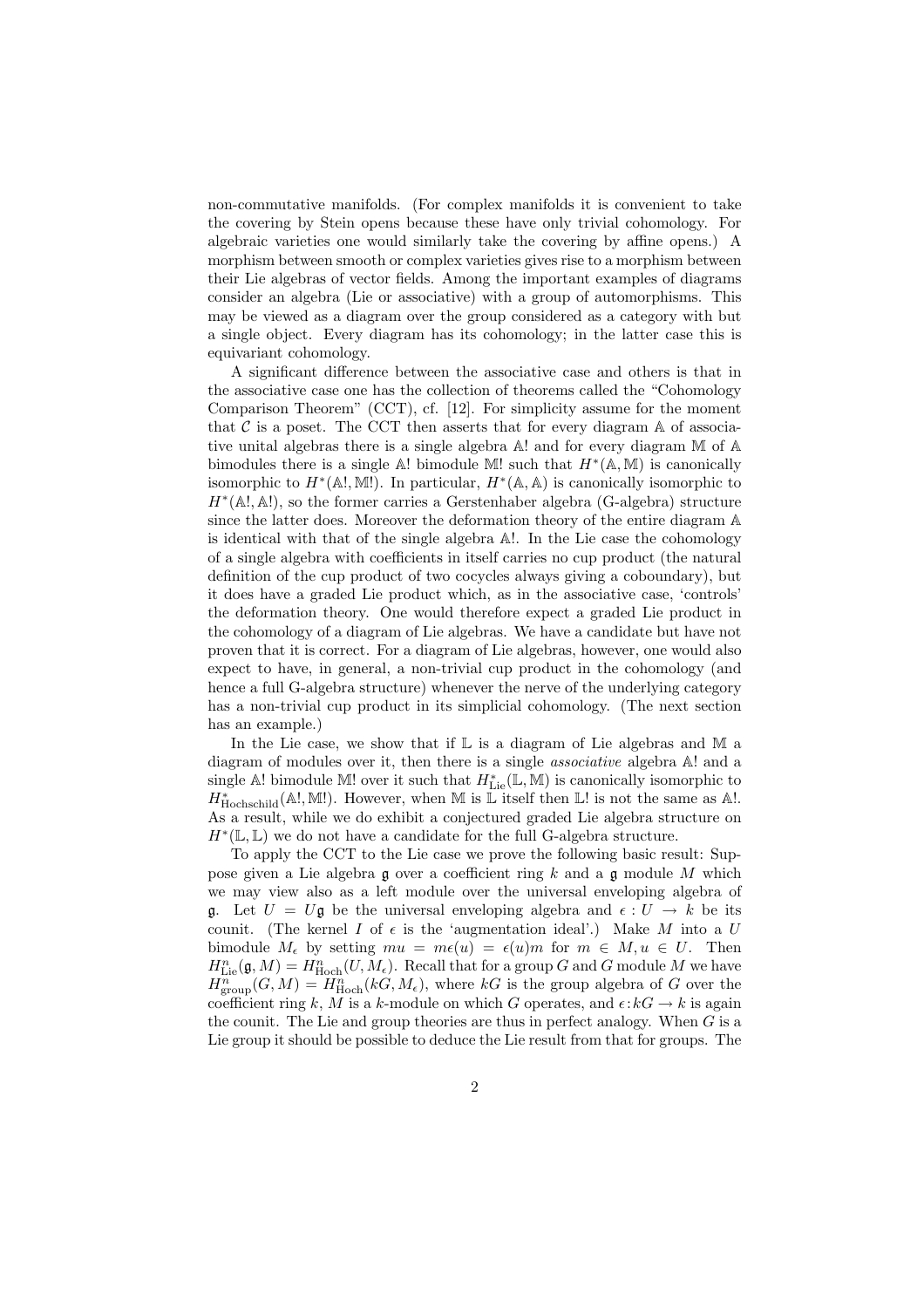Lie result in turn is an immediate consequence of the following proposition due to Hochschild [19]: Let A be an associative k algebra and  $N, M$  be left A modules. View  $\text{Hom}_k(N, M)$  as an A bimodule by setting  $(afb)(n) = a(f(bn))$  for  $a, b \in A$  and  $f \in \text{Hom}_k(N, M)$ . Then  $\text{Ext}^n_A(N, M) = H^n_{\text{Hoch}}(A, \text{Hom}_k(N, M)),$ where Ext here is  $k$ -relative (no restriction when  $k$  is a field). An analogous result holds for Tor. (We give here brief proofs of both.) In a subsequent note we will consider the problem of deforming a Lie algebra as one of giving a special kind of deformation of the Rees ring of its universal enveloping algebra.

Recently Frégier [6] has defined cohomology and given a deformation theory for morphisms of Lie algebras. While this is a special case of diagram cohomology, it is useful to see it computed explicitly in the simplest non-trivial case.

### 2 The cohomology of a diagram of algebras

The Gerstenhaber-Schack definition of the cohomology of a diagram of algebras, although originally stated only for associative algebras, is actually more general. Suppose that we are given a category  $A$  of algebras over some coefficient ring  $k$ , and for each algebra A of the category an abelian category of modules (which in the associative case typically are bimodules) such that for every  $A$ -module  $M$ there are cochain groups  $C^n(A, M)$  together with coboundary operators  $\delta_{\text{alg}}$ :  $C^n \to C^{n+1}$  defining cohomology groups (actually k modules)  $H^n(A, M)$ . (In the associative case  $\delta_{\text{alg}}$  will be the Hochschild coboundary and in the Lie case that of Chevalley-Eilenberg.) Suppose that these cochain groups are covariant as functors of  $M$ , contravariant as functors of  $A$ , and that the coboundary operator commutes with the functorial morphisms. The cohomology groups are then again covariant in  $M$  and contravariant in  $A$ . If we have a diagram  $A$  of A algebras over a small category C then by an  $A$  module M we will mean a diagram of abelian groups over C such that for each  $i \in \text{ob } C$  the group  $\mathbb{M}(i)$  is an  $\mathbb{A}(i)$  module and for each morphism  $\phi : i \to j$  the map  $\mathbb{M}(\phi) : \mathbb{M}(j) \to \mathbb{M}(i)$ is a morphism of  $A(j)$  modules where  $M(i)$  is viewed as an  $A(j)$  module by virtue of the morphism  $\mathbb{A}(\phi) : \mathbb{A}(j) \to \mathbb{A}(i)$ .

To define the GS cohomology groups  $H^n(\mathbb{A}, \mathbb{M})$  we need first the nerve of C. A 0-simplex of this complex is just an object i of C. For  $q > 0$  a (nondegenerate) q-simplex of the nerve of  $\mathcal C$  is any q-tuple of composable morphisms  $\sigma = (i_0 \to i_1 \to \cdots \to i_n)$  none of which is an identity morphism. We will call  $i_0$  the domain of  $\sigma$ , denoted  $d\sigma$  and  $i_q$  its codomain,  $c\sigma$ . The 0-th and q-th faces of  $\sigma$  are given, respectively, by  $\partial_0 \sigma = (i_1 \to \cdots \to i_q), \partial_q \sigma = (i_0 \to \cdots \to i_{q-1}).$ For  $0 < r < q$  define  $\partial_r \sigma$  by composing the maps  $i_{r-1} \to i_r$  and  $i_r \to i_{r+1}$  so that symbolically we have  $\partial_r \sigma = (i_0 \to \cdots \to i_{r-1} \to i_{r+1} \to \cdots \to i_q)$ . Setting  $\partial \sigma = \sum_{r=0}^q (-1)^r \partial_r \sigma$  gives a chain complex whose qth group  $C_q(\mathcal{C})$  is the set of all formal finite linear combinations of q-simplices. Note that if  $\sigma = (i_0 \rightarrow$  $\cdots \rightarrow i_q$ ) then  $\mathbb{M}(d\sigma) = \mathbb{M}(i_0)$  is a module over  $\mathcal{A}(i_q) = \mathcal{A}(c\sigma)$  by virtue of the composite morphism  $(i_0 \rightarrow i_q)$ . Let  $C^{p,q}$  be the k-module of all functions on  $C_q(\mathcal{C})$  which send a q-simplex  $\sigma$  to a cochain  $\Gamma \in C^p(\mathbb{A}(\alpha\sigma), \mathbb{M}(d\sigma))$ . The image of  $\sigma$  under  $\Gamma$  will be denoted  $\Gamma^{\sigma}$ . Setting, as before,  $\sigma = (i_0 \to \cdots \to i_q)$ ,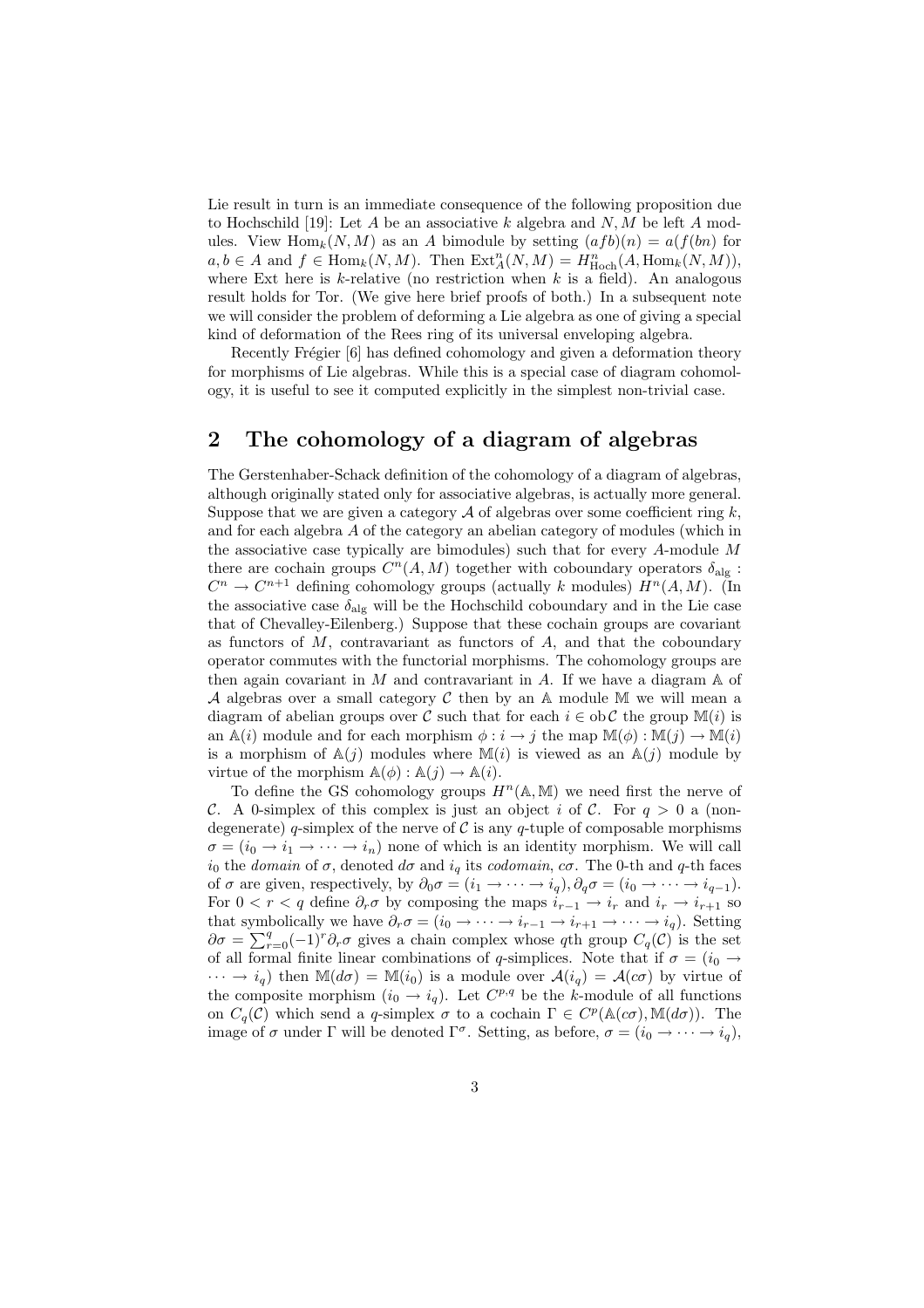those faces  $\partial_r \sigma$  with  $0 < r < q$  all have the same domain and codomain as  $\sigma$ , but the first and last do not. Let  $\varphi = \mathbb{A}(i_{q-1} \to i_q) : \mathbb{A}(i_q) \to \mathbb{A}(i_{q-1})$ . Then  $\Gamma^{\partial_q\sigma}\varphi$  defined by sending  $a_1,\ldots,a_p\in \mathbb{A}(i_q)$  to  $\Gamma^{\partial_q\sigma}(\varphi a_1,\ldots,\varphi a_q)$  is again in  $C^p(\mathbb{A}(c\sigma), \mathbb{M}(d\sigma)).$  Setting  $T = \mathbb{M}(i_0 \to i_1) : \mathbb{M}(i_1) \to \mathbb{M}(i_0)$  we also have  $T\Gamma^{\partial_0} \in C^p(\mathbb{A}(c\sigma), \mathbb{M}(d\sigma)).$  Writing symbolically

$$
\Gamma^{\partial \sigma} = T\Gamma^{\partial_0 \sigma} + \sum_{r=1}^{q-1} (-1)^r \Gamma^{\partial_r \sigma} + (-1)^q \Gamma^{\partial_q \sigma} \varphi
$$

we now have commuting coboundaries, the algebraic  $\delta_{\text{alg}}: C^{p,q} \to C^{p+1,q}$  and the simplicial  $\delta_{\text{simp}}: C^{p,q} \to C^{p,q+1}$  defined by  $(\delta_{\text{simp}} \Gamma)^{\sigma} = \Gamma^{\partial \sigma}$ . Finally, set  $C^n(\mathbb{A}, \mathbb{M}) = \bigoplus_{p+q=n} C^{p,q}$  and define the total coboundary  $\delta: C^n \to C^{n+1}$  by  $(\delta \Gamma)^\sigma = \delta_{\text{simp}}(\Gamma)^\sigma + (-1)^{\dim \sigma} \delta_{\text{alg}}(\Gamma^\sigma)$ . The GS cohomology groups  $H^*(\mathbb{A}, \mathbb{M})$ are the cohomology groups of this double complex.

The foregoing definition clearly works just as well for the Lie case as for the associative case. The definition of a deformation of a diagram A is always the same: a diagram of  $k[[t]]$  algebras and  $k[[t]]$  linear morphisms between them which when reduced (mod  $t$ ) gives the original diagram. As shown in [12, §§21.4-.5] one can not, in general, identify infinitesimal deformations with elements of  $H^2(\mathbb{A}, \mathbb{A})$  because of possible 'twisting' of the diagram which results from the fact that the algebras in the diagram generally have inner automorphisms (equally meaningful in the associative and Lie cases). This difficulty disappears when the category  $\mathcal C$  has a terminator, cf. again [12] (and also, of course, if A is a diagram of commutative associative algebras). In particular, in the simplest non-trivial case, that where C is the poset  $(0 \rightarrow 1)$ , everything goes precisely as for a single algebra. In this case we are considering a single algebra morphism  $\varphi : B \to A$  and module morphism  $T : N \to M$  where N is a B module (bimodule in the associative case),  $M$  is an  $A$  module, and  $T$  is a morphism of B modules when M is considered as a B module by virtue of  $\varphi$ . There are precisely three simplices, the 0-simplices (0) and (1) and a 1-simplex denoted simply (01). An *n*-cochain therefore has three components,  $\Gamma = (\Gamma^0, \Gamma^1, \Gamma^{01})$ , where  $\Gamma^0 \in C^n(A, M)$ ,  $\Gamma^1 \in C^n(B, N)$  and  $\Gamma^{01} \in C^{n-1}(B, M)$ , with coboundary  $\delta\Gamma = (\delta_{\rm alg}\Gamma^0, \delta_{\rm alg}\Gamma^1, T\Gamma^0 - \Gamma^1\varphi - \delta_{\rm alg}\Gamma^{01}).$  For Lie algebras the GS cohomology in this case is precisely that of Frégier [6] (although he does not consider cohomology with coefficients in a module). Clearly the poset  $C = (0 \rightarrow 1)$  has a terminator and it is easy to verify directly both in the Lie and in the associative cases that an infinitesimal deformation of a diagram A of algebras is an element of  $H^2(\mathbb{A}, \mathbb{A})$ .

This section has been a brief summary. Details and references in the case of associative algebras can be found in [12] which summarizes earlier work. For a simple discussion of the case for a single algebra morphism, including an explicit description of the cup product there, see [11]. For the cohomology of a small category one should also see particularly the paper of Baues and Wirsching [2].

We close with an example to show that while the cohomology of a single Lie algebra has only a trivial cup product there may, in general, be a non-trivial one for a diagram of Lie algebras. Consider, for example, the case where  $\mathbb L$  is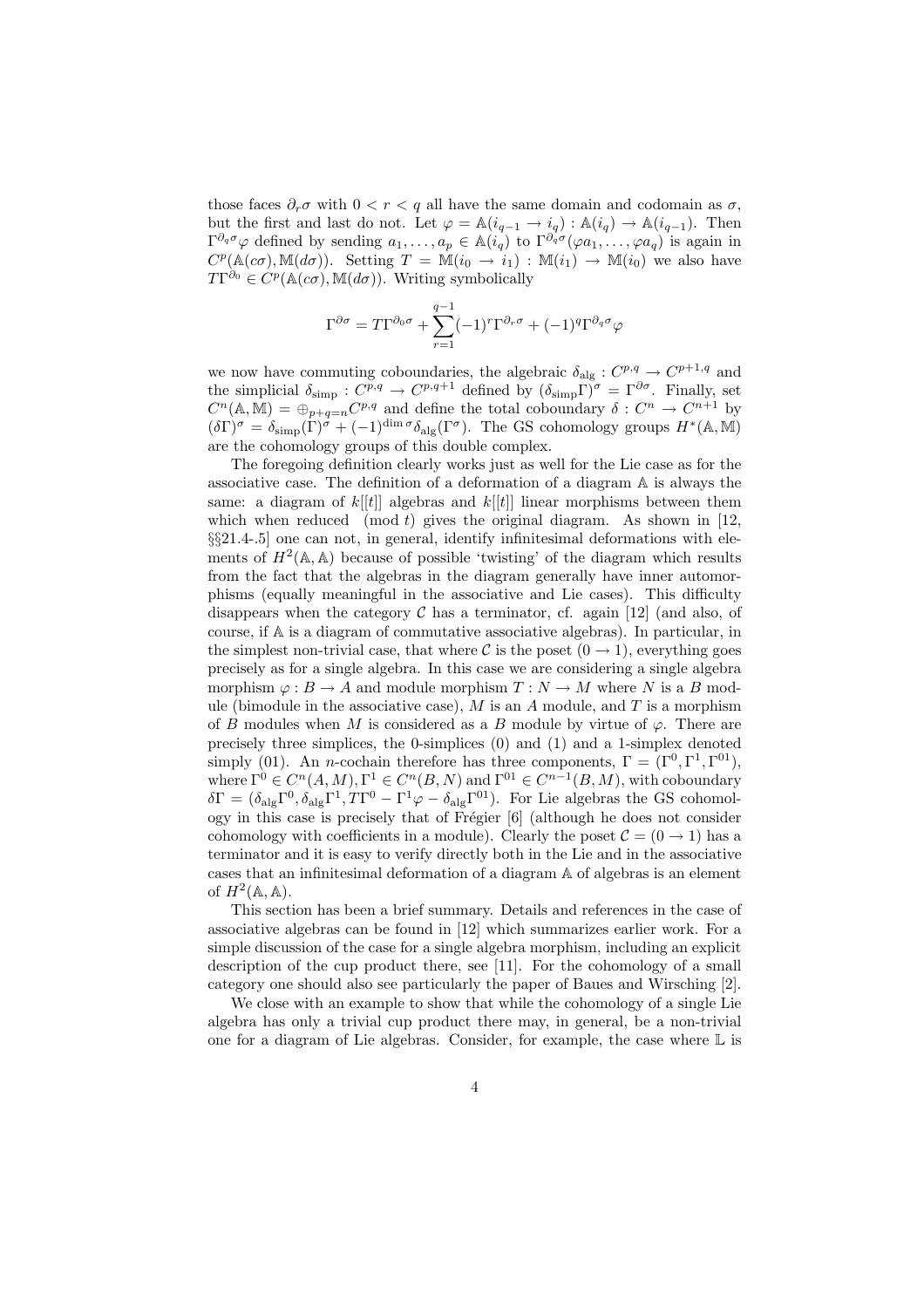the constant diagram over C with  $\mathbb{L}(i) = k$  (viewed as a one-dimensional Lie algebra) for every i and all morphisms  $\mathbb{L}(i \to j)$  the identity. Now  $C^m(k, k) = 0$ for  $m > 1$  (since the cochains are skew),  $C^{0}(k, k) = k$  and also  $C^{1}(k, k) = k$ (these being k-morphisms of k into k, i.e., just multiplication by an element of k). All coboundaries vanish. It follows that if  $\Gamma \in C^n(\mathbb{L}, \mathbb{L})$  then the only nonzero components of  $\Gamma$  are the  $\Gamma^{\sigma}$  for  $\sigma$  of dimensions n or  $n-1$ . Writing  $\Sigma$  for the nerve of C, we can therefore identify  $C^n(\mathbb{L}, \mathbb{L})$  with  $C^n(\Sigma, k) \oplus C^{n-1}(\Sigma, k)$ . Moreover,  $(\delta \Gamma)^\sigma$  now is just  $\Gamma^{\partial \sigma}$ , so the coboundary operator can be identified with  $\delta^n \oplus \delta^{n-1}$ . Therefore  $H^n(\mathbb{L}, \mathbb{L}) \cong H^n(\Sigma, k) \oplus H^{n-1}(\Sigma, k)$ . Suppose now  $(\eta, \eta') \in H^r \oplus H^{r-1}$  and  $(\zeta, \zeta') \in H^s \oplus H^{s-1}$ . Defining  $(\eta, \eta') \backsim (\zeta, \zeta') = (\eta \backsim$  $\zeta, \eta \smile \zeta' + (-1)^s \eta' \smile \zeta$  we have  $(\eta, \eta') \smile (\zeta, \zeta') = (-1)^{rs}(\zeta, \zeta') \smile (\eta, \eta').$ So in this case,  $H^*(\mathbb{L}, \mathbb{L})$  does carry a natural (super)commutative cup product which is non-trivial whenever that in  $H^*(\Sigma, k)$  is non-trivial (but it carries no graded Lie structure).

#### 3 Relative Tor and Ext are Hochschild groups

That the relative Ext groups (for a single algebebra) are special cases of Hochschild cohomology was already known (at least when the coefficient ring  $k$  is a field) to Hochschild [19]. Similarly, in group cohomology relative Tor and Ext are special cases of Hochschild homology and cohomology, respectively, whenever the relative relative and absolute groups coincide, cf. [3, Prop. III.2.2, p.61]. A short proof for Ext using general homological principles is given in [12, §13.7]. Although we need only the case for Ext, we give here proofs for both Ext and Tor taken from the unpublished [15], together with an intuitive interpretation which may make this basic theorem more understandable.

Let  $A$  be a unital  $k$  algebra and  $B$  be a subalgebra with the same unit. A left A module morphism  $f: N \to M$  is B allowable or B-split if there is a left B module morphism  $\alpha : M \to N$  such that  $f \alpha f = f$ , or equivalently, if ker f and im  $f$  are direct summands of  $N, M$  respectively. (Note that the composite of  $B$  split morphisms need not be  $B$  split.) A bimodule morphism may be split on one side, or, as in the case of the multiplication map  $A \times A \rightarrow A$  on each side separately but not as an  $A^e = A \otimes A^{op}$  morphism. (Here, as later  $\otimes$  denotes  $\otimes_k$ .) An exact sequence is called B allowable whenever each morphism is. A left A module  $P$  is a  $B$  relative projective if given any  $B$  allowable epimorphism  $f: N \to M$  and an arbitrary  $g: P \to M$  there is a morphism  $h: P \to N$  with  $q = fh$ . The concept of a B relative projective (or injective) resolution is then clear. Henceforth when  $B = k$  we may omit its mention. (In the following we use "•" to denote a complex but "∗" to denote a sequence of groups unconnected by any morphisms.) The categorical bar resolution (cf.  $[21, p.270]$ ) of N is given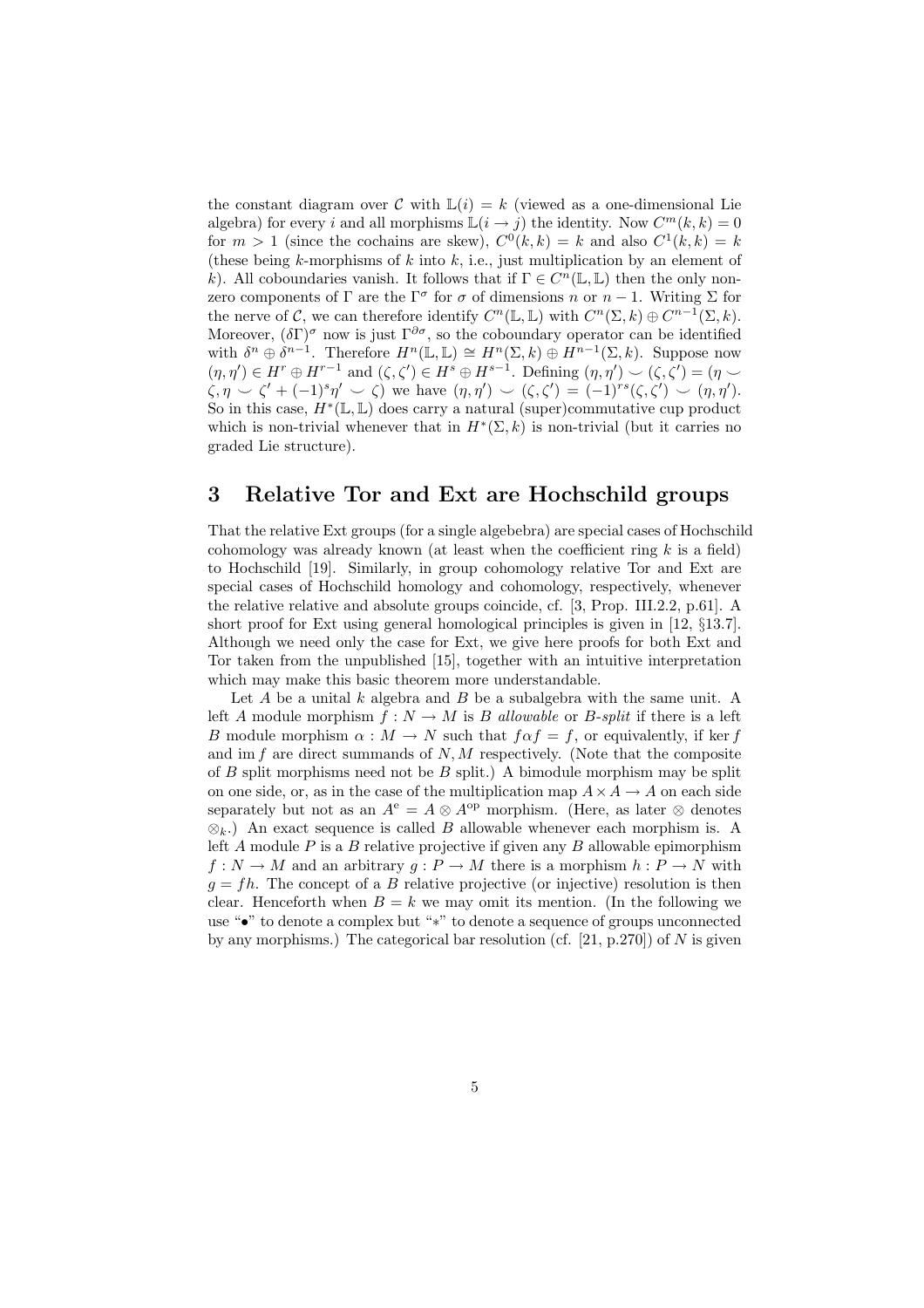$$
P_{\bullet} \to N : \cdots \to A^{\otimes (r+1)} \otimes N \xrightarrow{\partial_r} A^{\otimes r} \otimes N \to \cdots \to A \otimes N \to N \to 0
$$
  
where  

$$
\partial_r (a_0 \otimes \cdots \otimes a_r \otimes n) =
$$

$$
\sum_{i=0}^{r-1} (-1)^i (a_0 \otimes \cdots \otimes a_i a_{i+1} \otimes \cdots a_r \otimes n) + (-1)^r (a_0 \otimes \cdots \otimes a_{r-1} \otimes a_r n),
$$

 $a_i \in A, m \in M$ . This is a k relative projective resolution. (The algebra A operates on the leftmost tensor factor.) When  $N = A$  it is a resolution of A by A bimodules, in which case the morphism is right  $A$  split. If  $M'$  is a right  $A$ module, then the relative  $\operatorname{Tor}^A_\bullet(M',N)$  is the homology of  $M'\otimes_A P_\bullet$ , and if M is a left A module the relative  $\operatorname{Ext}_{A}^{*}(N, M)$  is the homology of  $\operatorname{Hom}_{A}(P_{\bullet}, N)$ . When M is an A bimodule, then taking  $N = A$  in the bar resolution and viewing all terms as A bimodules, the Hochschild homology  $H_*(A, M)$  of A with coefficients in M is the homology of  $M \otimes_{A-A} P_{\bullet} = M \otimes_{A_e} P_{\bullet}$ , and the cohomology  $H^*(A, M)$  is that of  $\text{Hom}_{A^e}(P_{\bullet}, M)$ . Observe that  $N \otimes_k M'$  and  $\text{Hom}_k(N, M)$  are A bimodules, where we have noted k for emphasis. (If  $f \in$  $\text{Hom}_k(N, M)$  then afb is defined by  $(afb)(n) = a(f(bn))$  for  $a, b \in A, n \in N$ .

**Theorem 1** Let  $N, M$  be left  $A$  modules and  $M'$  be a right  $A$  module. Then there are natural isomorphisms (i)  $Tor_*^A(M',N) \cong H_*(A,N \otimes M')$  and (ii)  $\operatorname{Ext}^*_A(N,M) \cong H^*(A,\operatorname{Hom}(N,M))$ 

PROOF. (i) In  $M' \otimes_A P_{\bullet} \to M' \otimes_A N$  note that there are natural isomorphisms  $M'\otimes_A N \cong A\otimes_{A^e} (N\otimes_k M')$  and  $M'\otimes_A A^{\otimes (r+1)} \otimes_k N \cong A^{\otimes r} \otimes_k A^e \otimes_{A^e} (N\otimes_k M').$ Now we can write the bar resolution of  $A$  as

$$
\hat{P}_{\bullet} \to A : \cdots \to A^{\otimes r} \otimes_k A^e \to \cdots \to A^e \to A
$$

by transposing the first tensor factor A next to the last. As the modules in  $\tilde{P}_{\bullet} \otimes_{A^e} (N \otimes_k M') \to N \otimes_k M'$  and in  $M' \otimes_A P_{\bullet} \to M' \otimes_A N$  are naturally isomorphic, we need only verify that their boundary maps are identical, which they are. In effect,  $Tor_*^{\tilde{A}}(M',N)$  and  $H_*(A, N \otimes M')$  are both the homology of the very same sequence, simply read in two different ways.

(ii) In  $\text{Hom}_{A}(P_{\bullet}, M) \leftarrow \text{Hom}_{A}(N, M)$  there are natural isomorphisms

$$
\operatorname{Hom}_A(N,M) \cong \operatorname{Hom}_{A^e}(A, \operatorname{Hom}_k(N,M))
$$

for both sides are just the center of  $\text{Hom}_k(N, M)$ , i.e., the elements on which left and right operation by all  $a \in A$  coincide, and  $\text{Hom}_{A}(A^{\otimes (r+1)} \otimes_{k} N, M) \cong$  $\text{Hom}_{A^e}(A^{\otimes r} \otimes A^e, \text{Hom}_k(N, M)).$  The rest is similar to (i).  $\Box$ 

Isomorphism (ii) has a natural interpretation in relative Yoneda cohomology, where  $\text{Ext}_{A}^{n}(N, M)$  is the set of equivalence classes of allowable *n*-extensions

$$
\mathcal{E}: 0 \to M \to M_n \to \cdots \to M_1 \to N \to 0
$$

6

by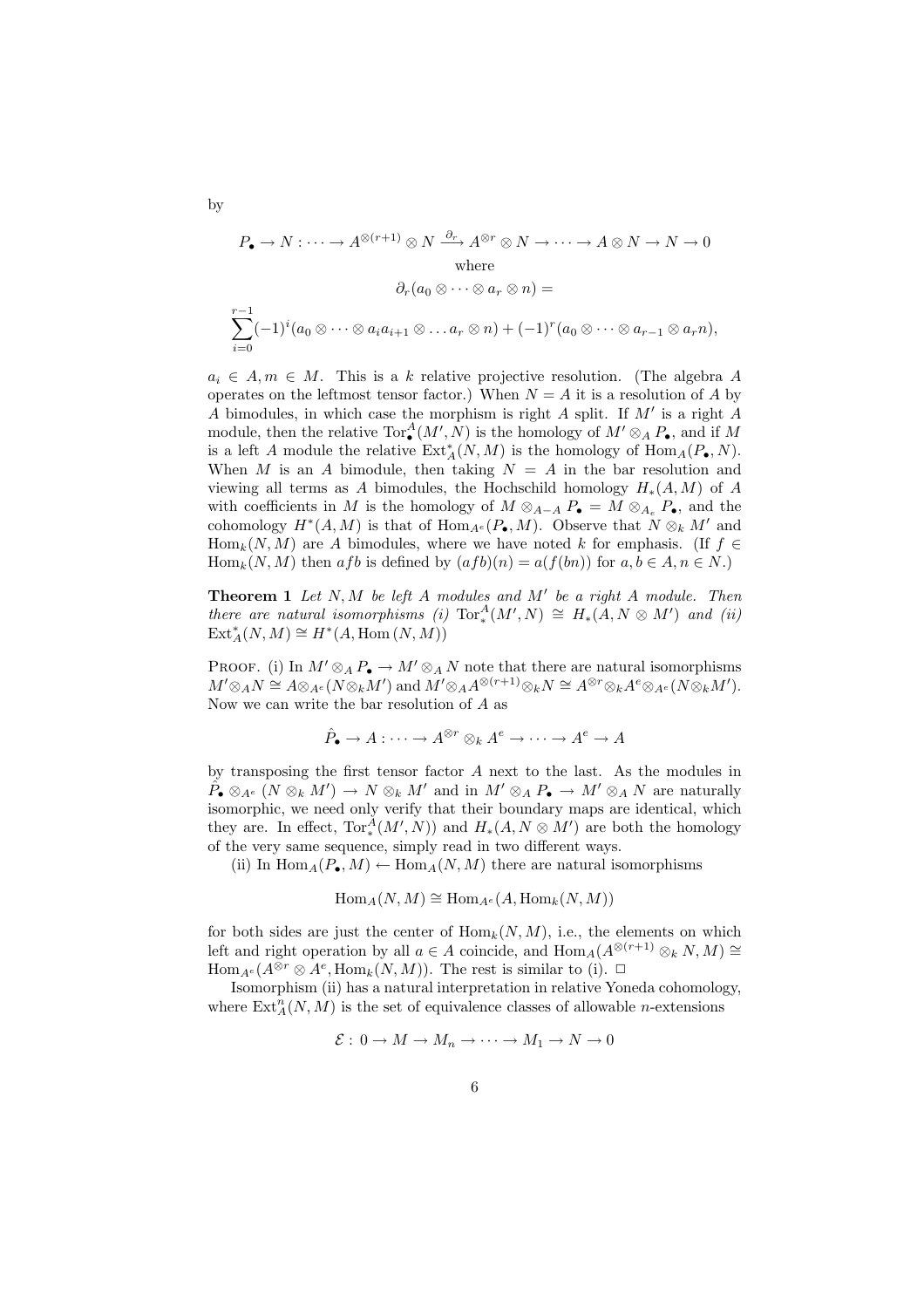Denoting  $\text{Hom}_{k}(N, M)$  simply by  $(N, M)$ , the allowability of this sequence implies the exactness of the bimodule sequence

$$
(N, \mathcal{E}): 0 \to (N, M) \to (N, M_n) \to \cdots \to (N, M_1) \to (N, N) \to 0.
$$

Pulling this back on the right by the bimodule morphism  $\lambda : A \rightarrow (N, N)$ sending  $a \in A$  to left multiplication by a defines the morphism  $(N, -)$ λ:  $\text{Ext}_{A}^{*}(N, M) \to H^{*}(A, (N, M)).$  For the inverse, note that the categorical bar construction insures that every element of  $H^n(A,(N,M))$  can be represented by a right  $A$  allowable *n*-extension of  $A$  bimodules

$$
\mathcal{E}: 0 \to (N, M) \to M_n \to \cdots \to M_1 \to A \to 0.
$$

Allowability implies that  $\mathcal{E} \otimes_A N$  remains exact. Pushing this forward on the left by the evaluation map  $\mu : (N, M) \otimes_A N \to M$  defined by  $f \otimes n \mapsto f(n)$ and identifying  $A \otimes_A N$  with N gives a left A module n-extension of N by M. This map,  $\mu(-\otimes_A N)$ , is the inverse to  $(N, -)\lambda$ . Note that if N is a relative projective, then the theorem asserts that  $(N, M)$  is acyclic as an A bimodule.

The rest of this section contains some remarks on homological algebra not essential to this paper but which may be of independent interest. The relative left global dimension of an algebra  $A$  is the largest  $n$  (if such exists) such that there are left A modules  $N, M$  with relative  $\operatorname{Ext}_A^n(N, M) \neq 0$ , and similarly for the right. The *bidimension* of  $A$  is the largest  $n$  for which there is a an  $A$ bimodule M with  $H^n(A, M) \neq 0$ ; this is just the relative left global dimension of A as a left  $A^e$  module. When k is a field, the relative dimensions are just the usual (absolute) ones. We immediately have the following

Corollary 1 The relative left and right global dimensions of a k algebra A are bounded by its bidimension. $\Box$ 

It follows, for example, that if  $A$  is triangular in the sense of  $[14]$  i.e., a semidirect product  $S \times J$  of a separable subalgebra S and a 'tensor nilpotent' ideal J, i.e., one such that  $J \otimes_A \cdots \otimes_A J$  ( $\nu$  times) = 0, then all the above dimensions are strictly less than  $\nu.$ 

The poset algebra of a finite poset  $\mathcal I$  is the algebra of square matrices with rows and columns indexed by  $\mathcal I$  and with arbitrary elements in the  $(i, j)$  place whenever  $i \prec j$  in the partial order (or  $i \rightarrow j$  if  $\mathcal I$  is considered as a category). If A is such an algebra then  $H^*(A, A)$  is naturally isomorphic to the simplicial cohomology of the nerve of  $\mathcal I$  with coefficients in k. While not explicit in [16], the methods there show that the analogous result holds for homology. (The poset algebra is the same as the algebra A! defined below in connection with the CCT when all the algebras  $A(i)$  are identical with k.) Theorem 1 reduces the computation of Ext and Tor for poset algebras to generally much easier problems in simplicial cohomology. Since the homology and cohomology of Tic-Tac-Toe algebras (twisted forms of poset algebras, cf [14]) are the same as those of the corresponding poset algebras, the same is true for them.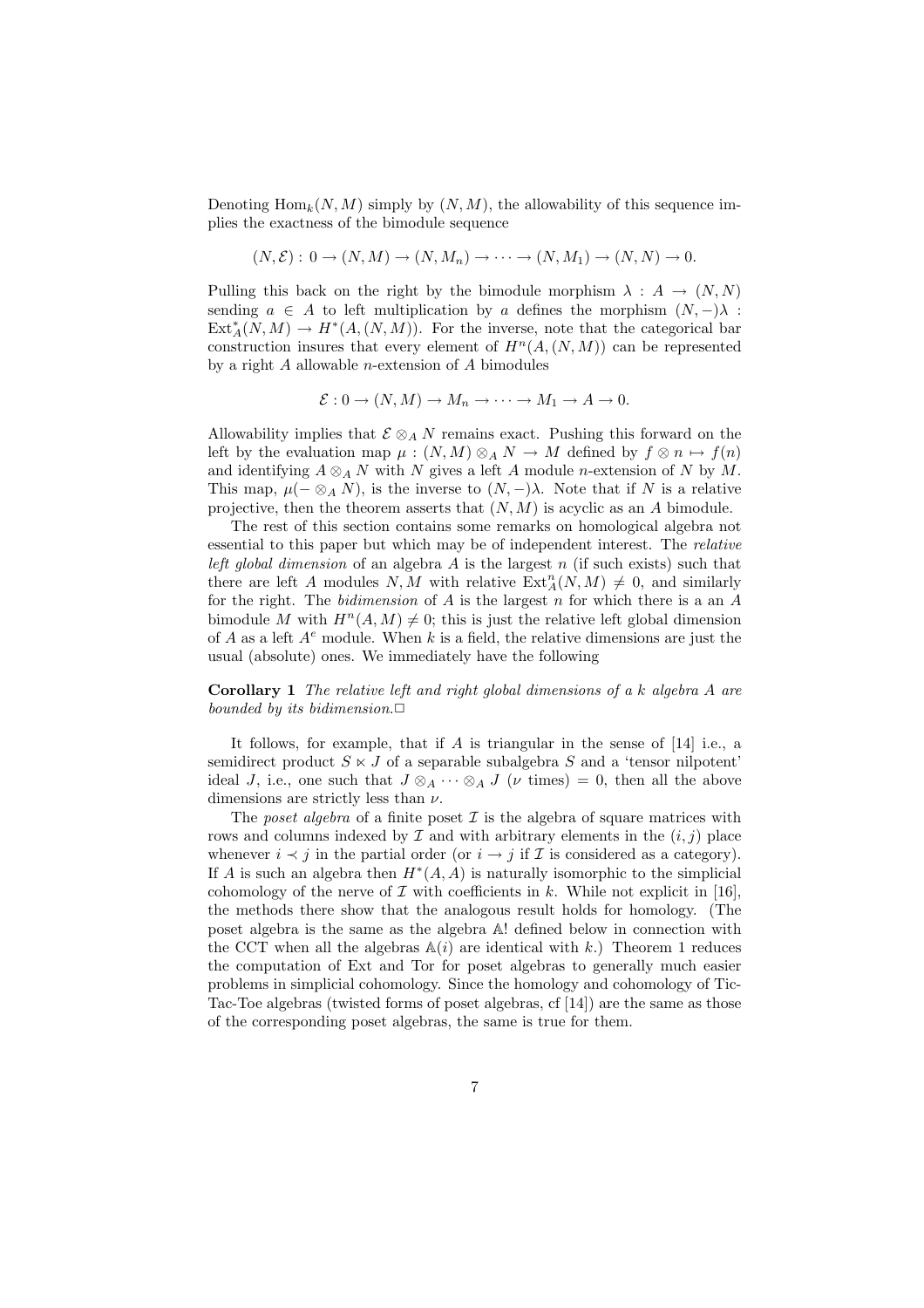Finally, note that in the Yoneda theory there is a cup product  $\operatorname{Ext}^n_A(N,M) \times$  $\text{Ext}_{A}^{n}(M, L) \to \text{Ext}_{A}^{n}(N, L)$  obtained by splicing, while in the Hochschild theory the obvious map of cochains induces a cup product

$$
H^n(A, (N, M)) \times H^m(A, (M, L)) \to H^{n+m}(A, (N, L))
$$

**Theorem 2** The isomorphism  $\text{Ext}_{A}^{*}(N, M) \rightarrow H^{*}(A, (N, M))$  preserves cup  $products.\Box$ 

The proof is a simple application of the universal properties of  $Ext<sup>*</sup>$  and  $H<sup>*</sup>$ .

#### 4 The cohomology of a single Lie algebra

.

In their classic work introducing the cohomology of Lie algebras, Chevalley and Eilenberg [5] showed that if G is a real, compact Lie group and  $\mathfrak g$  its Lie algebra, then the cohomology of  $\mathfrak g$  with coefficients in the trivial module  $\mathbb R$  is identical with the real cohomology of  $G$ . Since  $\mathfrak g$  annihilates the module, the first term on the right in the 'classical' complex below does not occur; its first appearance in print seems to be in [20].

In the classical complex, an *n*-cochain  $F$  of  $\mathfrak g$  with coefficients in  $M$  is a totally skew multilinear map  $\mathfrak{g} \times \cdots \times \mathfrak{g}$  (*n* times)  $\rightarrow M$ , or equivalently, a lotally skew multimear map  $\mathfrak{g} \times \cdots \times \mathfrak{g}$  (*n* times)  $\rightarrow M$ , or equivalently, a linear map  $\bigwedge^n \mathfrak{g} \rightarrow M$ ; for  $n = 0$  it is simply an element of M. Denoting the k-module of *n*-cochains by  $C^n(\mathfrak{g}, M)$ , the coboundary map  $\delta: C^n \to C^{n+1}$  is defined by

$$
(\delta_{\text{Lie}}F)(a_1, \dots, a_{n+1}) = \sum_i (-1)^{i-1} a_i \circ F(a_1, \dots, \check{a}_i, \dots, a_{n+1}) + \sum_{i < j} (-1)^{i+j} F([a_i, a_j], \dots, \check{a}_i, \dots, \check{a}_j, \dots).
$$
\n<sup>(1)</sup>

Here the  $a_i$  are in g and ∘ denotes the operation of an  $a \in \mathfrak{g}$  on an element of M.

We will need the fact that the right side of (1) is just the skew-symmetrized Hochschild coboundary in the following sense. The symmetric group  $S_n$  operates on functions of *n* variables by setting  $(\pi F)(x_1, \ldots, x_n) = F(a_{\pi^{-1}1}, \ldots, a_{\pi^{-1}n}).$ on functions of *n* variables by setting  $(\pi F)(x_1, \ldots, x_n) = F(a_{\pi^{-1}1}, \ldots, a_{\pi^{-1}n})$ .<br>Let  $\epsilon_n = \sum (-1)^{\pi} \pi$  where  $(-1)^{\pi}$  is the signum of  $\pi$  and let  $e_n = (1/n!) \epsilon_n$  be the skew-symmetrization idempotent. For an associative algebra  ${\cal A}$  and  ${\cal A}$  bimodule  $M$ , let  $C_K^n(A, M)$  denote the module of those *n*-cochains of  $A$  with coefficients in M which are skew in all the variables. For  $a_1, \ldots, a_{n+1} \in A$ , and  $F \in C^n(A, M)$ the right side is precisely  $(\epsilon_n \delta_{\text{Hoch}} F)(a_1, \ldots, a_{n+1})$ , where in place of  $a_i \circ m$  we have  $[a_i, m] = a_i m - m a_i$  and  $[a_i, a_j] = a_i a_j - a_j a_i$ . In particular, denoting by  $A_L$ ,  $M_L$  the Lie algebra and Lie module obtained respectively from  $A$  and  $M$  by the commutator multiplication, we have

**Theorem 3** There is a natural map  $H^*_{\text{Hoch}}(A, M) \to H^*_{\text{Lie}}(A_{\text{L}}, M_{\text{L}})$ .  $\Box$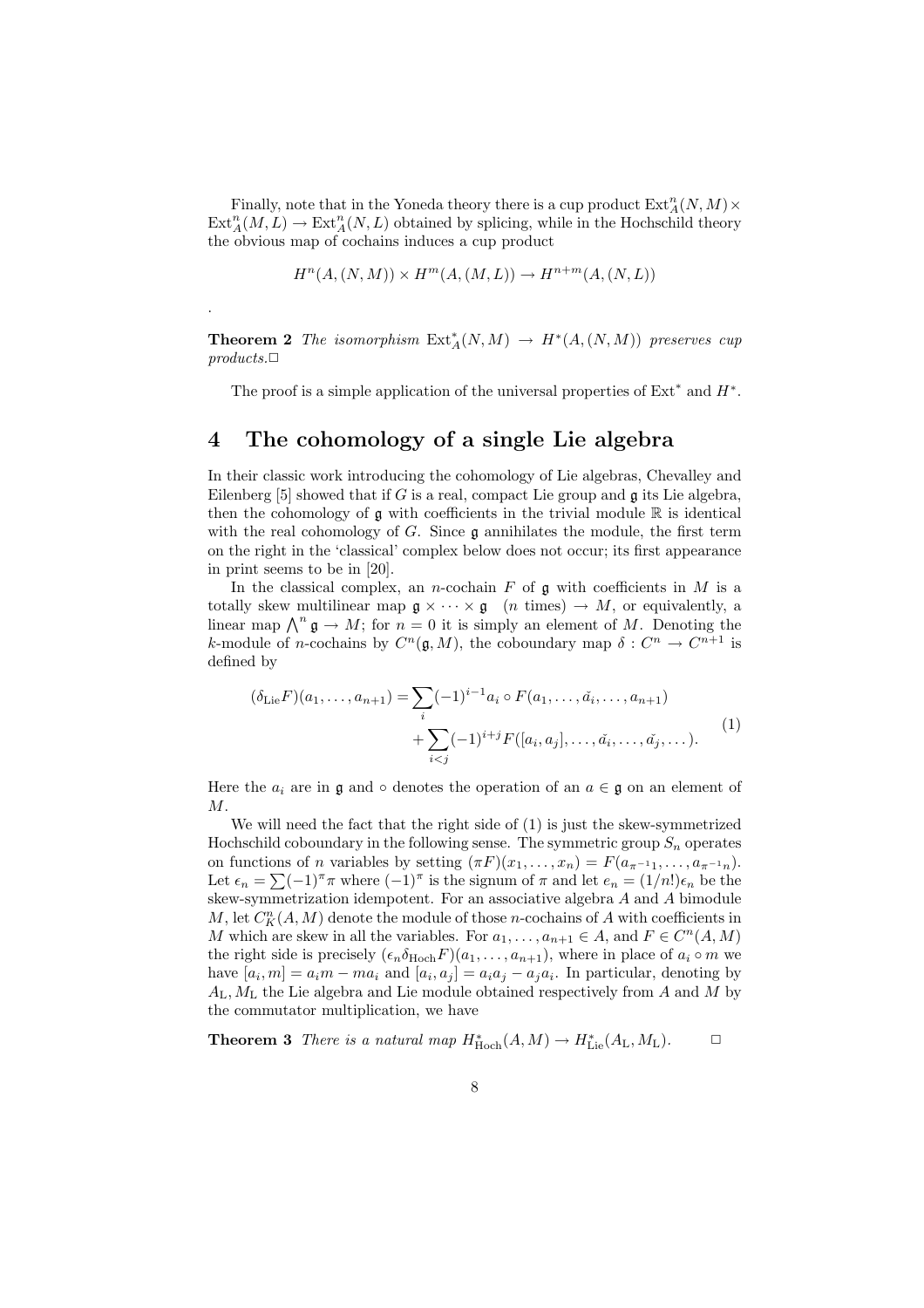A more intrinsic definition of Lie cohomology is given by Cartan and Eilenberg, in their foundational work [4]. Let  $U = U\mathfrak{g}$  be the universal enveloping algebra of  $\mathfrak g$  and  $\epsilon: U \to k$  be the counit. A  $\mathfrak g$  module is then the same as a left module over the associative algebra  $U$  and  $k$  becomes a left  $U$  module by setting  $u\lambda = \epsilon(u)\lambda$  for  $u \in U, \lambda \in k$ . Cartan and Eilenberg then make the definition

$$
H_{\text{Lie}}^n(\mathfrak{g}, M) = \text{Ext}_U^n(k, M). \tag{2}
$$

On the right one should really understand the relative Ext (which does not yet appear in  $[4]$ ). The coefficient ring k can be arbitrary but they prove the basic result that when  $k$  is a field, or more generally, when  $\mathfrak g$  is free as a  $k$ -module, then the following is a (relative) projective resolution of  $k$  as a left  $U$  module,

$$
P_{\bullet} \to k: \quad \cdots \to U \otimes \bigwedge^{n} \mathfrak{g} \stackrel{\partial}{\longrightarrow} U \otimes \bigwedge^{n-1} \mathfrak{g} \to \cdots \to U \stackrel{\epsilon}{\longrightarrow} k \to 0 \qquad (3)
$$

where

$$
\partial(u \otimes (a_1 \wedge \cdots \wedge a_n)) =
$$
  

$$
\sum_i (-1)^{i-1} u a_i \otimes (a_1 \wedge \cdots \tilde{a}_i \cdots \wedge a_n) + \sum_{i < j} (-1)^{i+j} u \otimes ([a_i, a_j] \wedge \cdots \tilde{a}_i \cdots \tilde{a}_j \cdots \wedge a_n).
$$

For the proof see e.g. [18, pp. 239–243]. This establishes the equivalence of the new definition with the original. We can now apply Hochschild's theorem of the previous section to rewrite the right side of (2) as  $H^n(U, \text{Hom}_k(k, M))$ . As a k-module  $\text{Hom}_k(k, M)$  is just k itself and the definition of the left U module structure is the original operation of  $U$  on  $M$ . On the right, however, we have  $mu = m\epsilon(u)$ . Denote by  $M_{\epsilon}$  the U bimodule structure obtained from the left U module M by giving it this right U structure. This gives the following, where  $H^*_{\mathrm{Lie}}(\mathfrak{g},M)$  denotes the cohomology computed from the classical complex (1).

Theorem 4 Let  $\mathfrak g$  be a Lie algebra which is free as a module over its coefficient ring k,  $U = U\mathfrak{g}$  be its universal enveloping algebra and M be a  $\mathfrak{g}$  module. Then there are canonical isomorphisms

$$
H^*_{\mathrm{Lie}}(\mathfrak{g},M)\cong \mathrm{Ext}^n_U(k,M)\cong H^*_{\mathrm{Hoch}}(U,M_{\epsilon}).\square
$$

However, we shall need more. There is another way to see that  $H^*_{\mathrm{Lie}}(\mathfrak{g}, M) \cong$  $H^*_{\text{Hoch}}(U, M_\epsilon)$  which simultaneously exhibits the isomorphism between Lie and Hochschild cohomology at the level of cocycles. We continue to assume that g is free as a k-module and that  $U = U\mathfrak{g}$  is its universal enveloping algebra. Set  $\tilde{P}_n = U \otimes \bigwedge^n \mathfrak{g} \otimes U$  and for  $n > 0$  define  $d_n : \tilde{P}_n \to \tilde{P}_{n-1}$  by

$$
d_n(u \otimes (a_1 \wedge \cdots \wedge a_n) \otimes v) =
$$
  

$$
\sum_i (-1)^{i-1} (ua_i \otimes (a_1 \wedge \cdots \tilde{a}_i \cdots \wedge a_n) \otimes v - u \otimes (a_1 \wedge \cdots \tilde{a}_i \cdots \wedge a_n) \otimes a_i v)
$$
  

$$
+ \sum_{i < j} (-1)^{i+j} (u \otimes ([a_i, a_j] \wedge \cdots \tilde{a}_i \cdots \tilde{a}_j \cdots \wedge a_n) \otimes v).
$$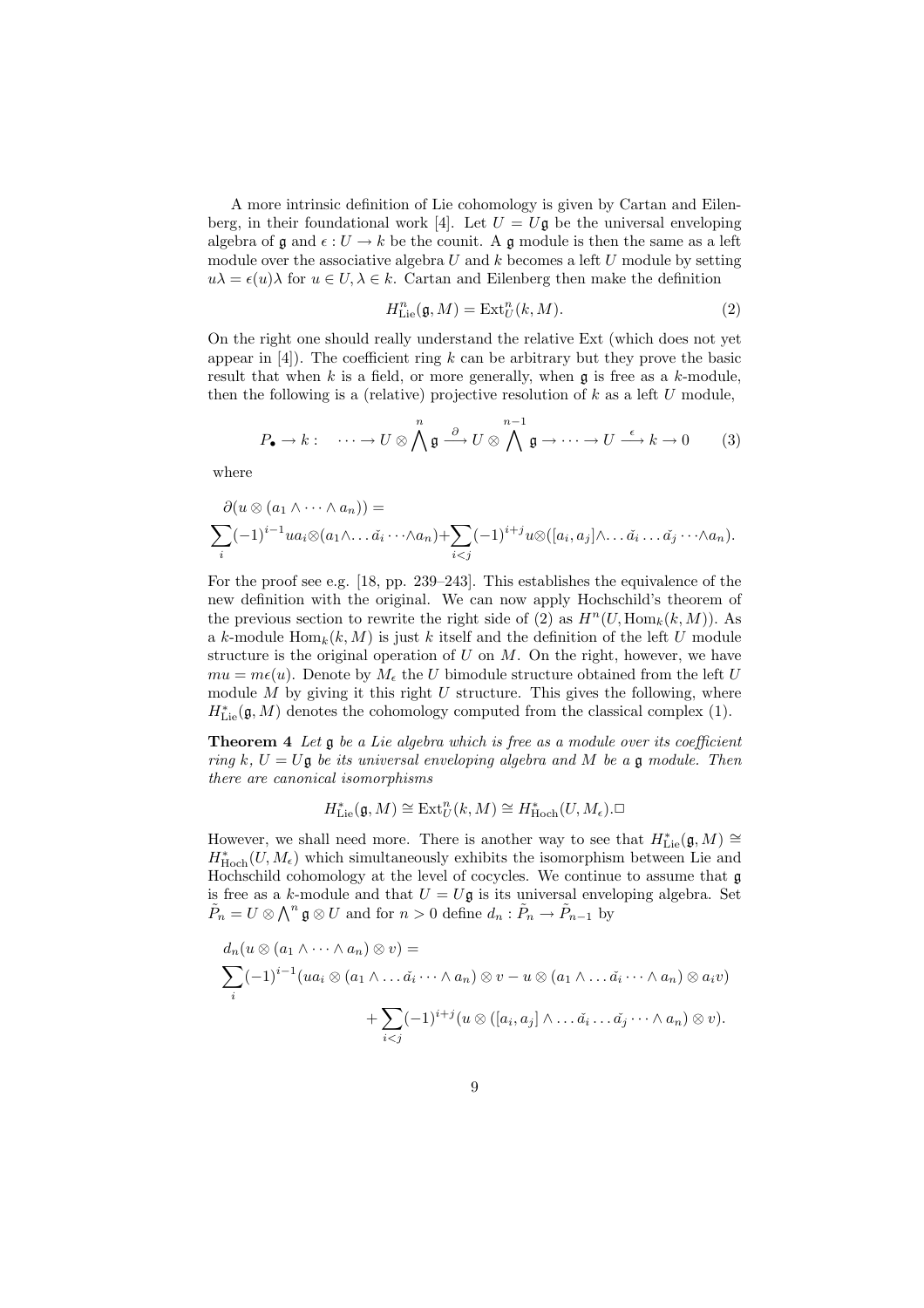For  $n = 0$  define  $d_0 = \epsilon : U \otimes U \to U$  by  $u \otimes v \mapsto uv$ . Then the following is a projective (in fact free) resolution of  $U$  as a bimodule.

$$
\tilde{P}_{\bullet} \to U: \longrightarrow U \otimes \bigwedge^{n} \mathfrak{g} \otimes U \xrightarrow{d_{n}} U \otimes \bigwedge^{n-1} \mathfrak{g} \otimes U \to \cdots \to U \otimes U \xrightarrow{\epsilon} U \to 0 \quad (4)
$$

This is a generalization of the usual Koszul resolution of a polynomial ring (the special case in which g is abelian). The proof that this is in fact a resolution follows precisely that for (4) (cf again [18]) and so can be omitted. But now taking  $\text{Hom}_U(P_\bullet, M)$  and  $\text{Hom}_{U-U}(\tilde{P}_\bullet, M_\epsilon)$  give the same result, namely the complex

$$
\text{Hom}_k(P_{\bullet}, M) : \newline \cdots \leftarrow \text{Hom}(\bigwedge^{n} \mathfrak{g}, M) \xleftarrow{\delta} \text{Hom}(\bigwedge^{n-1} \mathfrak{g}, M) \leftarrow \cdots \leftarrow \text{Hom}(\mathfrak{g}, M) \leftarrow M \quad (5)
$$

whose cohomology can therefore be read either as  $H^*_{\text{Hoch}}(U, M_\epsilon)$  or  $H^*_{\text{Lie}}(\mathfrak{g}, M)$ . The cochains in this complex are all skew and the coboundary is the skewsymmetrized Hochschild coboundary. (Note that if  $\mathfrak g$  is abelian, hence U a polynomial ring, and if M is an arbitrary symmetric U module, i.e., if  $am = ma$ for all  $m \in M, a \in U$ , then all the morphisms in (4) are identically zero, so its modules are the cohomology classes.) It follows, in particular, that the cohomology classes in  $H_{\text{Hoch}}^*(U, M_\epsilon)$  can be represented by cocycles which are skew as functions of their variables. Further, these have the property that they are completely determined by their values when all arguments are in g. For the associated graded algebra of  $U$  is a polynomial ring over  $k$  where by the theorem of Hochschild-Kostant-Rosenberg [7] cohomology classes are represented by skew cocycles which are derivations as functions of each individual variable and hence determined by their values on the generators of the polynomial ring. That is, the corresponding theorem is true for the associated graded algebra. But a filtered algebra such as  $U$  is a deformation of its associated graded algebra [9] and all cocycles of a deformation of an algebra are liftings of those of the original [10]. Hence no skew cocycle of U can vanish when all of its variables lie in  $\mathfrak g$  unless it is identically zero. (This is also evident from (4).)

**Theorem 5** The isomorphism from  $H_{\text{Hoch}}^*(U, M_{\epsilon})$  to  $H_{\text{Lie}}^*(\mathfrak{g}, M)$  is induced by the map taking a skew cocycle representing the class and restricting it to  $\mathfrak{g} \square$ 

For the g module M we can take g itself, which has a k-morphism into  $U$ ; this is an inclusion when  $\mathfrak g$  is free over k. With this we can define composition of elements of  $C^*(\mathfrak{g}, \mathfrak{g})$  giving, after skew-symmetrization, the graded Lie structure on  $H^*_{\text{Lie}}(\mathfrak{g}, \mathfrak{g}).$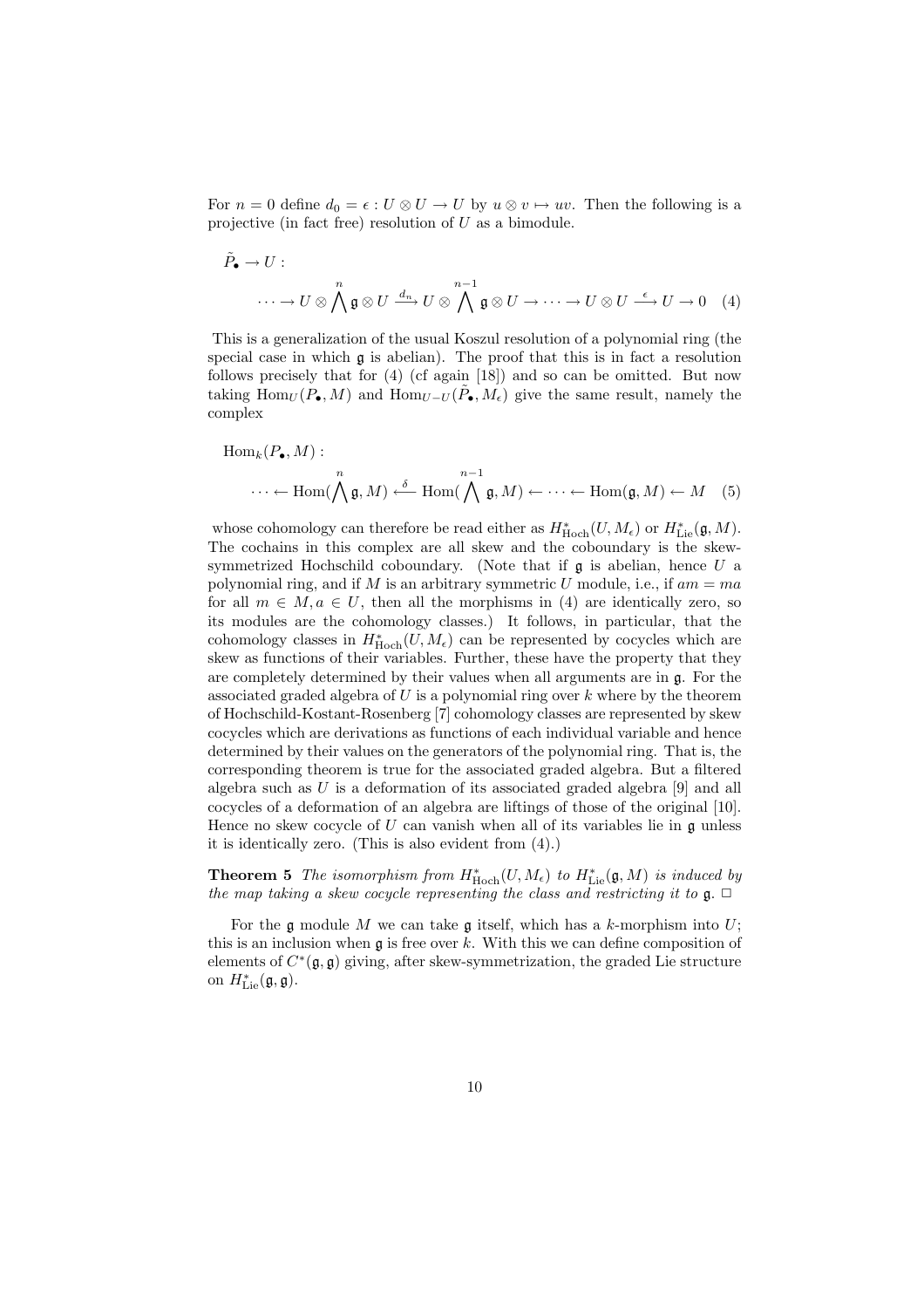## 5 The diagram algebra and the Cohomology Correspondence Theorem

To every diagram  $A$  of algebras over a small category  $C$  we can assign a single diagram algebra A! the construction of which is best illustrated when A is just a single morphism  $B \stackrel{\phi}{\longrightarrow} A$ . For the moment, if  $b \in B$  let us denote  $\phi(b)$  by  $b^{\phi}$ . Then  $\mathbb{A}! = B + A + A\phi$ . As a k-module this is just the direct sum of B and two copies of A, the second denoted by  $A\phi$  and its elements written as  $a\phi, a \in A$ . Multiplication is defined by

$$
(b_1 + a_1 + a'_1 \phi)(b_2 + a_2 + a'_2 \phi) = b_1 b_2 + a_1 a_2 + (a_1 a'_2 + a'_1 b'_2) \phi.
$$

 $\mathbf{r}$ 

One may view A! as the set of upper triangular matrices of the form  $\begin{pmatrix} a & a' \phi \\ 0 & b \end{pmatrix}$  $0 \quad b$ . In the general case, suppose that  $\sigma = (i_0 \rightarrow i_1 \rightarrow \cdots \rightarrow i_n)$  is a non-degenerate simplex in the nerve of C. To simplify the notation, let  $\phi^{\sigma}$  denote the algebra morphism  $\mathbb{A}(c\sigma) \to \mathbb{A}(d\sigma)$  associated to the composite morphism  $d\sigma = i_0 \to$  $i_n = c\sigma$ . Then  $\overline{r}$ 

$$
\mathbb{A}! = \prod_{i \in \mathcal{C}} \prod_{d\sigma = i} \mathbb{A}(i) \phi^{\sigma}.
$$

We convene that if  $\sigma$  is a 0-simplex, i.e., just an element i of C, then  $\sigma$  is not degenerate but  $\phi^{\sigma}$  is the identity morphism of  $\mathbb{A}(i)$ . It follows that  $\mathbb{A}!$  contains degenerate but  $\varphi$ <sup>-</sup> is the dentity morphism of  $\mathbb{A}(i)$ . It follows that  $\mathbb{A}$ : contains the ordinary direct product  $\prod_i \mathbb{A}(i)$  and in particular is unital. Note that  $\phi^{\sigma}$ will be an identity morphism whenever  $\sigma$  forms a loop, but if C is a poset then  $\phi^{\sigma}$  is completely determined by its domain  $d\sigma$  and codomain  $c\sigma$ .

The multiplication in A! is now completely determined by the case for a single morphism, since all we need to know is how to form a product  $a\phi^{\sigma}b\phi^{\tau}$ when  $\sigma = (i_0 \to \cdots \to i_n), \tau = (j_0 \to \cdots \to j_m)$  and  $a \in \mathbb{A}(i_0), b \in \mathbb{A}(j_0)$ . This product is zero unless  $\phi^{\sigma}b$  is meaningful, i.e., unless  $j_m = i_0$ , in which case it is  $ab^{\phi^{\sigma}}\phi^{\rho}$  where  $\rho$  is the simplex  $(j_0 \rightarrow \cdots \rightarrow j_m = i_0 \rightarrow \cdots \rightarrow i_n)$ . This definition is meaningful for associative, Lie, and other categories of algebras. If we have an A module M then we can similarly form M!, which will be a module over A!. The concepts of a morphism of a diagram of algebras over  $\mathcal C$  and of a morphism of a diagram of modules over a fixed diagram of algebras are clear, as are the functorial properties of "!". When a functor  $\mathfrak{F} : \mathcal{D} \rightarrow \mathcal{C}$  is given we can also consider a morphism from a diagram of algebras  $\mathbb B$  over  $\mathcal D$  to a diagram  $\mathbb A$ over C. It is important also that given a diagram  $\mathbb A$  over C and a functor  $\mathfrak F$  from D to C there is an obvious pullback diagram B over D and a morphism  $\mathbb{B} \to \mathbb{A}$ over the functor  $\mathcal{F}$ .

Recall now that an n-extension  $\mathcal{E}: 0 \to M \to M_n \to \cdots \to M_1 \to N \to 0$ of modules over an associative  $k$ -algebra  $A$  is allowable if each morphism is  $k$ -split. For left modules the Yoneda group of equivalence classes of these  $n$ extensions of N by M is isomorphic to the relative  $\text{Ext}^n(N,M)$ . A morphism  $\mathbb{M} \to \mathbb{M}'$  of diagrams of modules over a diagram of algebras A will be called allowable if for each object i of the underlying category  $\mathcal C$  the  $\mathbb A(i)$  module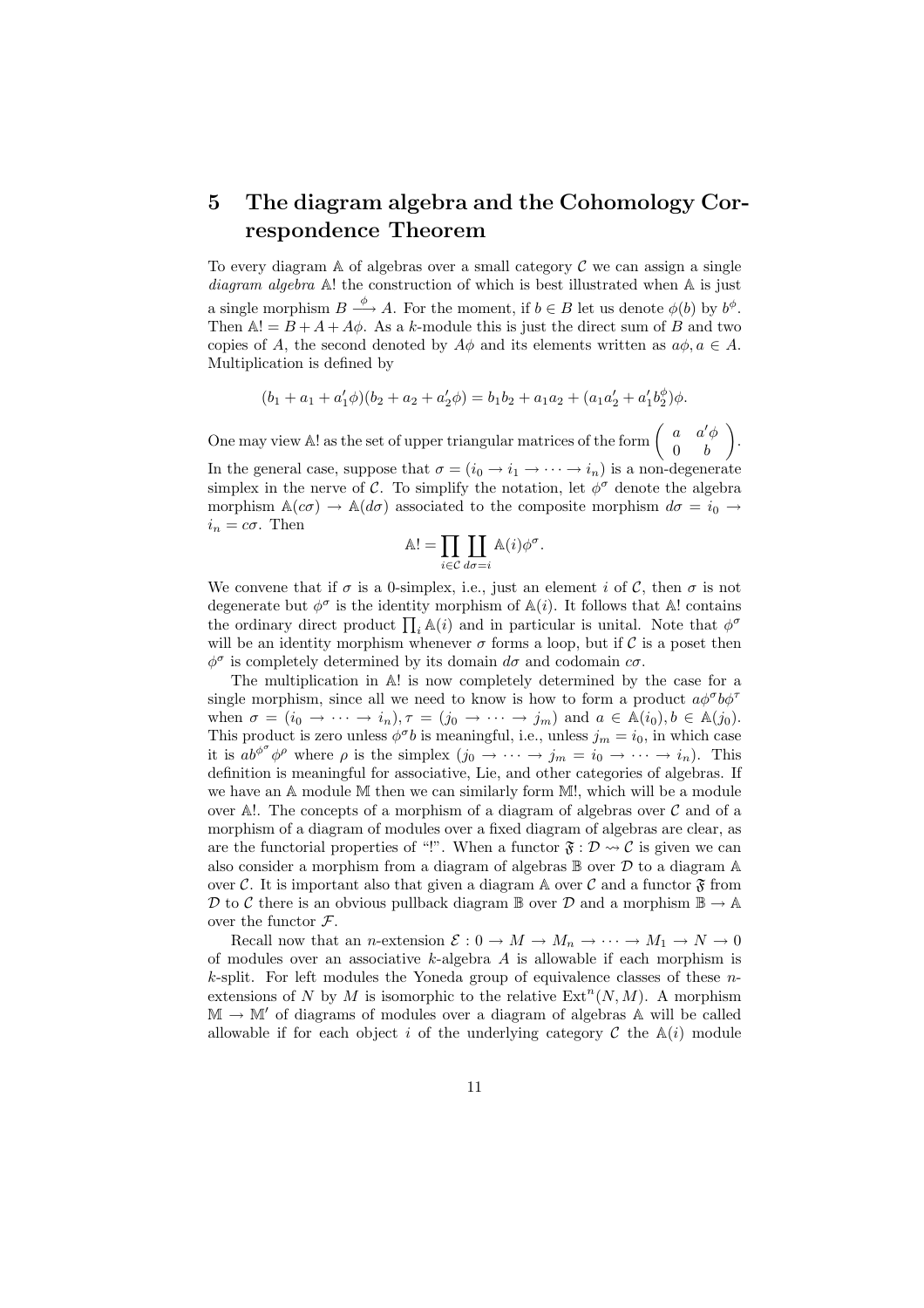morphism  $\mathbb{M}(i) \to \mathbb{M}'(i)$  is k-split. One does not require that the splittings give a commutative diagram. The Yoneda theory applies to extensions of diagrams; when the diagrams are required to be allowable we will speak of the relative Yoneda theory. When the underlying category is a poset, we have the following basic case of the Cohomology Comparison Theorem, cf [13, 12].

**Theorem 6 (Special CCT)** Let C be a poset and  $\mathbb{A}$  be a diagram of algebras over C. (i) If  $M, N$  are left A modules then there is natural isomorphism

$$
\operatorname{Ext}\nolimits^n_{\mathbb{A}}(\mathbb{N},\mathbb{M}) \stackrel{\sim}{\longrightarrow} \operatorname{Ext}\nolimits^n_{\mathbb{A}!}(\mathbb{N}!,\mathbb{M}!)
$$

where the left side denotes the module of equivalence classes of relative Yoneda n-extensions and on the right one has the relative Ext. (ii) If  $M$  is an  $A$ bimodule, then there is a natural isomorphism

$$
H^n(\mathbb{A}, \mathbb{M}) \xrightarrow{\sim} H^n(\mathbb{A}!, \mathbb{M}!). \square
$$

The theorem implies that if C is a poset then  $H^n(\mathbb{A}, \mathbb{A})$  carries the structure of a G algebra since  $H^n(\mathbb{A}^1, \mathbb{A}^1)$  does. The operations are somewhat complicated to describe in the general case but for a diagram reduced to a single algebra morphism they are given explicitly in [11].

To extend the CCT to an arbitrary small category, we need the barycentric subdivision  $\mathcal{C}'$  of  $\mathcal C$  as given in [12]. We will not repeat the definition but give its most important properties.

(1) There is a functor  $C' \to C$  such that if A, N, M are, repectively, any diagram of algebras over  $\mathcal C$  and left modules over A, and  $\mathbb A', \mathbb N', \mathbb N'$  are their pullbacks over  $\mathcal{C}'$  then there is a natural isomorphism  $\text{Ext}_{\mathbb{A}'}^*(\mathbb{N}', \mathbb{M}') \cong \text{Ext}_{\mathbb{A}}^*(\mathbb{N}, \mathbb{M});$ similarly, if M is a diagram of A bimodules then  $\hat{H}^n(\mathbb{A}', \mathbb{M}') \cong H^n(\mathbb{A}, \mathbb{M})$ . Briefly, pullback to  $\mathcal{C}'$  preserves cohomology. (2) There are no loops in  $\mathcal{C}'$ , so we can put a partial order on the objects of C' by setting  $i' \prec j'$  whenever there exists a morphism  $i' \rightarrow j'$ . Such a category is called a *delta*. (3) If C is a delta, then its barycentric subdivision is a poset.

Denoting by  $\mathbb{A}''$  the pullback of  $\mathbb{A}$  to the second barycentric subdivision and similarly for  $\mathbb{N}^{\prime\prime}$ ,  $\mathbb{M}^{\prime\prime}$ , the general CCT for diagrams over an arbitrary small category is identical to the special one except that we must replace  $A!$  by  $A''!$ , and similarly for modules. Most important for the deformation theory is that composition of cochains behaves properly so that the deformation theory of  $\mathbb{A}''$ ! (or just of  $A!$  if  $C$  is already a poset) is identical to that of  $A$ .

Suppose now that we have a diagram L of Lie algebras and a diagram M of Lie modules over it. We can form  $\mathbb{L}!$  and  $\mathbb{M}!$  which will be, respectively, a single Lie algebra and and a single Lie module over that algebra, but in general  $H^n(\mathbb{L}^1, \mathbb{M}^1) \ncong H^n(\mathbb{L}, \mathbb{M})$ . (Consider, for example the case of a single morphism between two one-dimensional Lie algebras, with module equal to the diagram itself.) However, each  $\mathbb{L}(i)$  has its associated universal enveloping algebra  $U(i)$  and with these we can form the associative diagram U. From the fact that (4) can be read as giving either Lie or Hochschild cohomology (and using the "generalized simplicial bar" resolution of [12]) we then have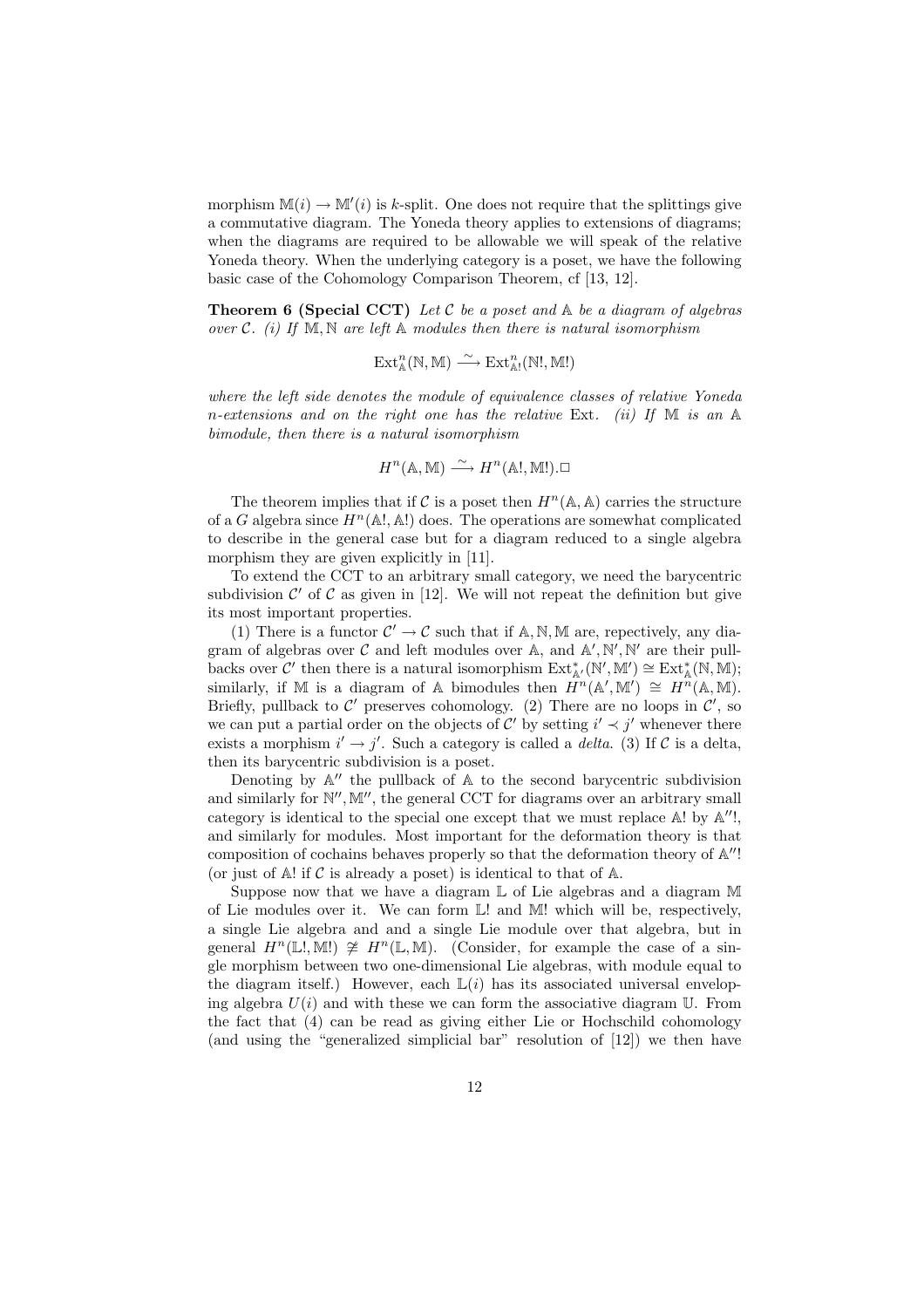$H^*(\mathbb{L}, \mathbb{M}) = H^*(\mathbb{U}, \mathbb{M}_{\epsilon})$  with the obvious notation. We can now apply the CCT to conclude that  $H^*(\mathbb{L}, \mathbb{M})$  is naturally isomorphic to  $H^*(\mathbb{U}'', \mathbb{M}''_e!)$  (or simply to  $H^*(\mathbb{U}^{\prime}, \mathbb{M}_{\epsilon}!)$  if the underlying category is already a poset).

While this transfers certain questions about the deformation of a diagram of Lie algebras to ones about a single associative algebra it leaves open the question of the existence of a graded Lie structure on  $H^*(\mathbb{U}, \mathbb{L}_{\epsilon})$ . Returning to the case of a single Lie algebra  $\mathfrak{g}$ , there does exist a graded Lie 'hook product' on  $H^*(\mathfrak{g}, \mathfrak{g})$ described at the cochain level as follows. If  $f^m \in C^m(\mathfrak{g}, \mathfrak{g}), g^n \in C^n(\mathfrak{g}, \mathfrak{g})$  then the hook product  $f^m \overline{\wedge} g^n \in C^{m+n-1}(\mathfrak{g}, \mathfrak{g})$  is defined by

$$
f \bar{\wedge} g(a_1, \ldots, a_{m+n-1}) = \sum' (-1)^{\pi} f(g(a_{\pi 1}, \ldots, a_{\pi n}), a_{\pi(n+1)}, \ldots, a_{\pi(m+n-1)}),
$$

where  $\Sigma'$  is the sum over those permutations  $\pi$  ("pure shuffles") such that  $\pi 1 < \pi 2 < \cdots < \pi n$  and  $\pi (n+1) < \cdots < \pi (m+n-1)$ , and where  $(-1)^{\pi}$ denotes the signum of  $\pi$ . Setting

$$
[f^m, g^n]^{\bar{\wedge}} = f\bar{\wedge}g - (-1)^{(m-1)(n-1)}g\bar{\wedge}f
$$

defines a graded Lie bracket on  $C^m(\mathfrak{g}, \mathfrak{g})$  which descends to cohomology. (That is, the bracket of cocycles is again a cocycle and of a cocycle and a coboundary is a coboundary, so it is defined on the cohomology classes.) The problem now is to describe what happens to this bracket under the isomorphism  $H^*(\mathfrak{g}, \mathfrak{g}) \stackrel{\sim}{\rightarrow} H^*(U\mathfrak{g}, \mathfrak{g}_{\epsilon}).$  As a k-module  $\mathfrak{g}_{\epsilon}$  is identical with g which in turn may be viewed as a  $k$  submodule of  $U$  (assuming, as we do, that  $\mathfrak g$  is free as a  $k$ module) so the composition product as originally defined in [8] of an element of  $C^*(U\mathfrak{g}, \mathfrak{g}_{\epsilon})$  into one of  $C^*(U, U)$  is well defined. We can therefore form the hook product and its graded commutator, which, in view of (5), descends to the cohomology level and gives the graded Lie product whose existence is assured by the isomorphism of cohomologies. Some low dimensional cases can, however be addressed directly. In particular for a single Lie algebra g, recall that its module of infinitesimal deformations is  $H^2(\mathfrak{g}, \mathfrak{g})$  (where Lie cohomology is understood), which is naturally isomorphic to  $H^2(U\mathfrak{g}, \mathfrak{g}_{\epsilon})$ . (Here Hochschild cohomology is understood, and  $\mathfrak{g}_{\epsilon}$  is a bimodule over  $U = U\mathfrak{g}$ .) If  $\eta \in H^2(U\mathfrak{g}, \mathfrak{g}_{\epsilon})$ (and if division by 2 is possible) then the primary obstruction to  $\eta$  viewed as an infinitesimal deformation is its 'square', i.e., its hook product with itself.

For a diagram of Lie algebras  $\mathbb L$  with associated diagram  $\mathbb U$  of universal enveloping algebras, one can consider  $(\mathbb{L}^{\prime\prime})_{\epsilon}$  as a k submodule of  $\mathbb{U}^{\prime\prime}$ !. This allows composition of cochains, hence a hook product, but there is no single Lie algebra whose universal enveloping algebra is  $\mathbb{U}''!$  so Theorem 5 doesn't apply. We conjecture, however, that it gives a right pre-Lie structure whose graded commutator descends to the cohomology and produces a graded Lie product on  $H^*(\mathbb{U}''!, \mathbb{L}'';_{\epsilon})$ . (Computation might be simplified by the methods of [1].) The infinitesimal deformations can again be identified with the elements of  $H^2(\mathbb{U}''', \mathbb{L}'',_{\epsilon})$  (because this is identical with  $H^2(\mathbb{L}, \mathbb{L})$ ), but computation of the square is now more difficult and we have not verified that it is the primary obstruction.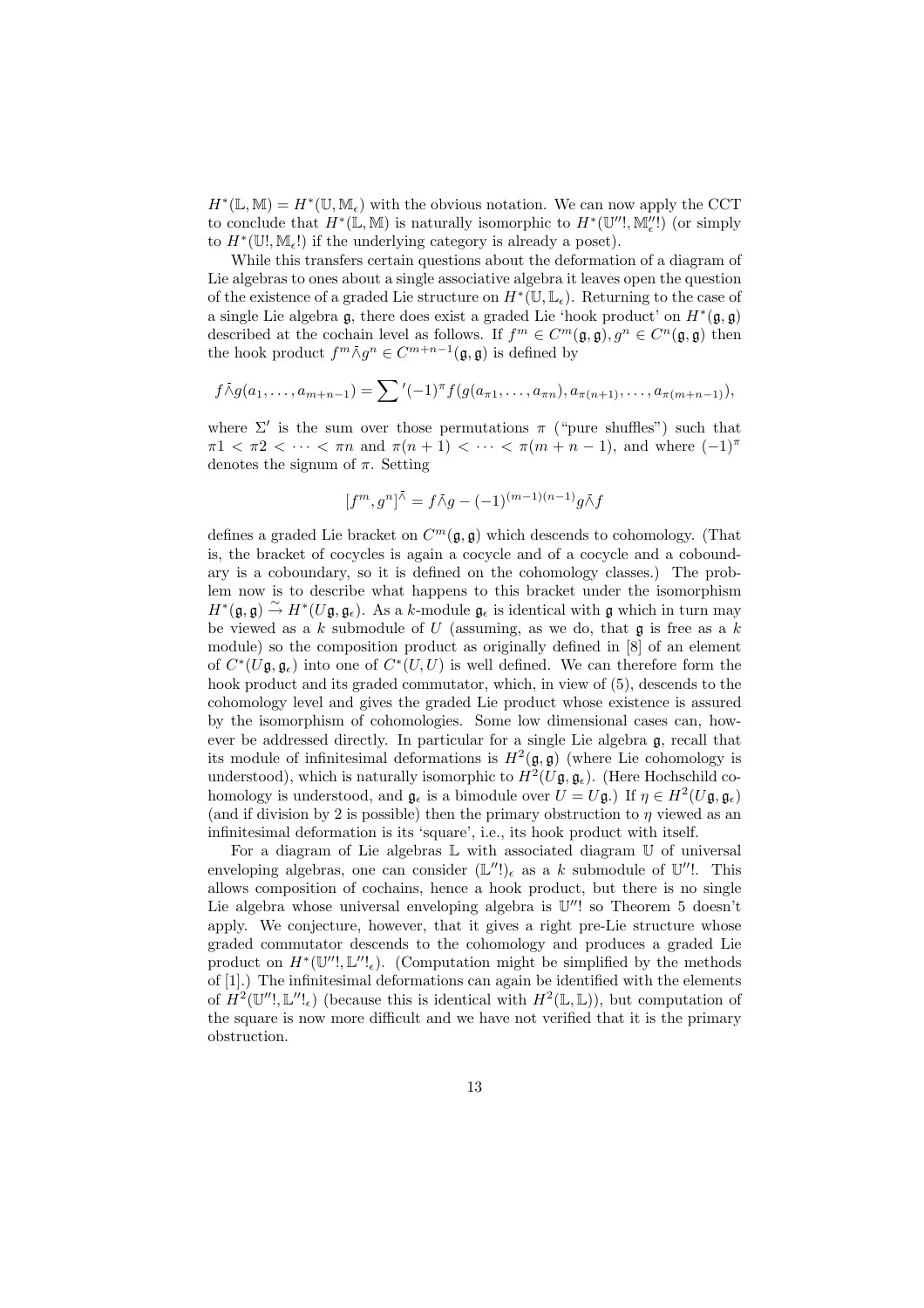Another approach to the cohomology of a diagram of Lie algebras uses the Rees ring of the universal enveloping algebra (which has a natural filtration); it will be treated in a separate note.

### 6 Appendix: Diagrams of complexes

The functoriality of the Hochschild cochain groups  $C^*(A, M)$  – contravariant in the algebra A and covariant in the A bimodule  $M$  – essentially forces the correct definition of the GS complex when one passes to diagrams of algebras and modules. Suppose now that we have a diagram of cochain complexes, i.e., a contravariant functor  $\mathbb K$  from a small category  $\mathcal C$  to the category of cochain complexes (over the coefficient ring  $k$ ) and (co)chain mappings. In this case we have no obvious functoriality like that of the Hochschild cochain groups to guide us. Nevertheless we should like to assign to this functor a single complex K! which in a natural way generalizes the classical mapping cone for the case of the simplest example, a single cochain mapping  $f: K' \to K$  cf. [21, pp. 46–47]. So suppose that for every object i of  $\mathcal C$  we have a cochain complex  $\mathbb{K}(i): \cdots \to \mathbb{K}(i)^n \stackrel{\delta}{\to} \mathbb{K}(i)^{n+1} \to \ldots$  and for every morphism  $i \to j$  of C we have a (co)chain mapping  $\mathbb{K}(i \to j): \mathbb{K}(j) \to \mathbb{K}(i)$  which we will denote by  $f^{ji}$ . At this point some choices are possible in the definition of  $C^{p,q}$ ; we define it to be the module of all functions which send a q-simplex  $\sigma = (i_0 \to \cdots \to i_q) \in C_q(\mathcal{C})$ to an element of  $\mathbb{K}(i_0)^p$  whose coboundary lies in  $f^{\sigma}\mathbb{K}(i_q)^{p+1}$  where  $f^{\sigma}$  is the composite of the  $f^{i_{r+1}i_r}$  coming from  $\sigma$ . The image of  $\sigma$  under  $\Gamma \in C^{p,q}$  will be denoted again by  $\Gamma^{\sigma}$ . As before, those faces  $\partial_r \sigma$  with  $0 < r < q$  have the same domain and codomain as  $\sigma$  so  $f^{i_1 i_0} \Gamma^{\partial_0 \sigma}$  and all  $\Gamma^{\partial_r \sigma}$  for  $0 < r < q$  all lie in  $f^{\sigma}$ Ki<sub>q</sub><sup>p</sup> but there is generally no way to map  $\Gamma^{\partial_r \sigma}$  into that module *except in* the special case where  $\mathcal C$  is a group (or more generally, a groupoid). In general, therefore, we define

$$
\Gamma^{\check{\partial}\sigma} = f^{i_1 i_0} \Gamma^{\partial_0 \sigma} + \sum_{r=1}^{q-1} (-1)^r \Gamma^{\partial_r \sigma},
$$

where  $\check{\partial}$  indicates that the last term in the expected boundary formula has been omitted. We again have commuting coboundaries, the algebraic  $\delta_{\text{alg}}$ :  $C^{p,q} \to C^{p+1,q}$  coming from the cochain complexes and the (modified) simplicial  $\delta_s: C^{p,q} \to C^{p,q+1}$  defined by  $(\delta_s \Gamma)^\sigma = \Gamma^{\check{\partial}\sigma}$ . Finally, set  $C^n(\mathbb{K}) = \bigoplus_{p+q=n} C^{p,q}$ . The total coboundary  $\delta: C^n \to C^{n+1}$  by  $(\delta \Gamma)^\sigma = \delta_s(\Gamma)^\sigma + (-1)^{\dim \sigma} \delta_{\text{alg}}(\Gamma^\sigma)$ does have square equal to zero so we may define the cohomology groups  $H^*(\mathbb{K})$ to be those of this double complex.

Consider now the special case where  $\mathcal{C} = (0 \rightarrow 1)$  so we have a single chain mapping  $f = f^{10} : \mathbb{K}(1) \to \mathbb{K}(0)$ . An *n*-cochain  $\Gamma$  then is a triple  $(\Gamma^0, \Gamma^1, \Gamma^{01})$ , where  $\Gamma^0 \in \mathbb{K}(0)^n, \Gamma^1 \in \mathbb{K}(1)^n$  and  $\Gamma^{01} \in \mathbb{K}(0)^{n-1}$  is an element whose coboundary lies in  $f\mathcal{K}(1)^n$ . We have  $\delta(\Gamma^0, \Gamma^1, \Gamma^{01}) = (\delta \Gamma^0, \delta \Gamma^1, f\Gamma^1 - \delta \Gamma^{01})$ . One can see from this formula that the cohomology of the complex just constructed has  $H^*(\mathbb{K}(0))$  as a direct summand. For more a more general small category  $\mathcal C$  this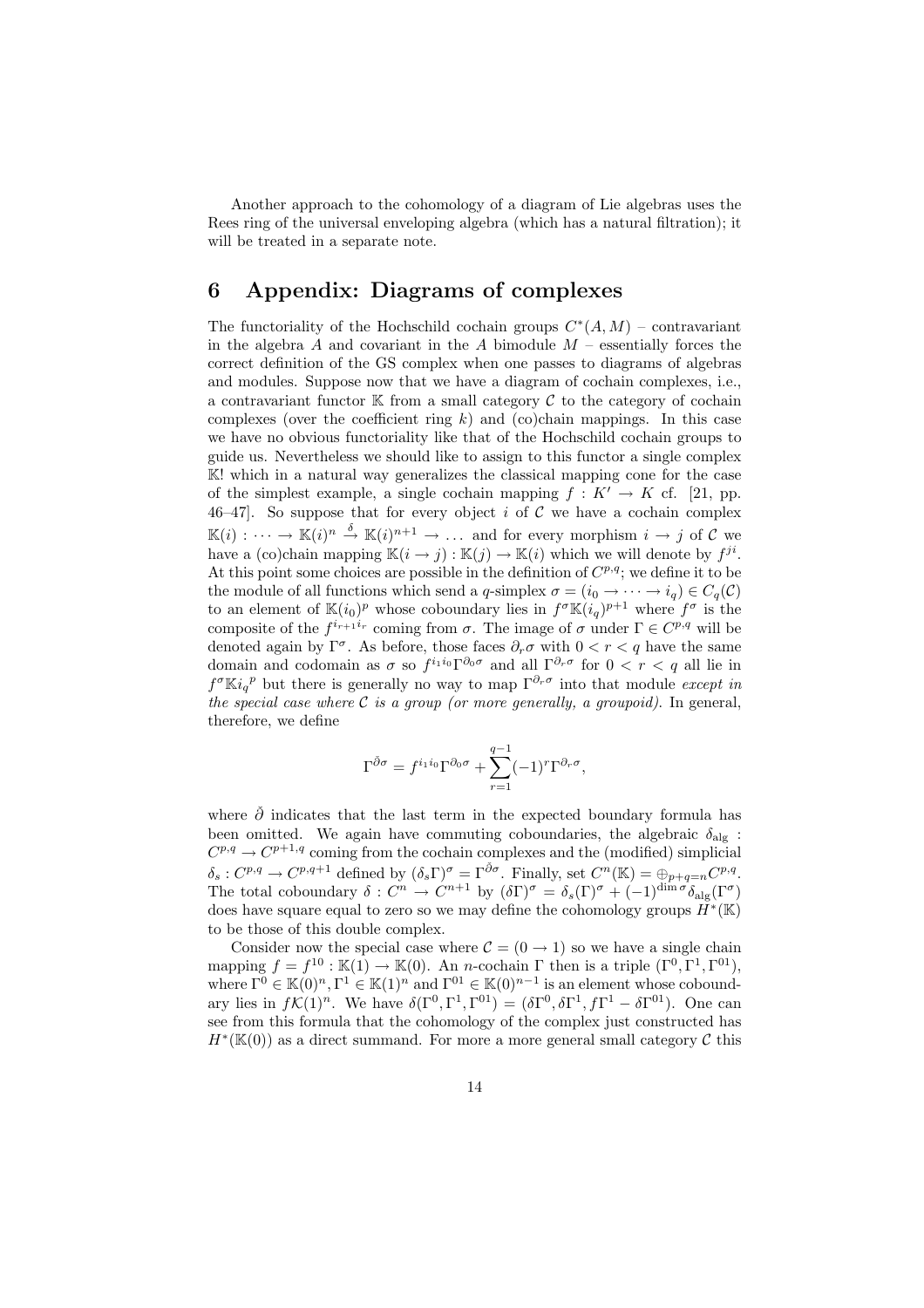will be the case for any object i of C for which there is no morphism  $j \rightarrow i$  other than the identity morphism of  $i$ . We therefore lose no information by dropping all corresponding terms from our cochains, obtaining a 'reduced' cochain complex. In our example of a single chain map, the cochains are now reduced to  $(\Gamma^1, \Gamma^{01})$  the coboundary of which is  $(\delta \Gamma^1, f\Gamma^1 - \delta \Gamma^{01})$ . For this to be a cocycle it is clear that  $\delta\Gamma^{01}$  must lie in  $f\mathbb{K}(1)$  so in computing cohomology it is not necessary to impose that condition on cochains in advance. (It forced us to drop the last term in the simplicial boundary, but as will be seen in the next paragraph we would have to do this anyhow.) Our reduced complex in the special case of a single chain map is now precisely the algebraic mapping cone (except that we have chosen to deal with cohomology instead of homology and have taken our choice of signs from that dictated by the simplicial boundary). It has the property that  $K(0)$  is included (with dimension shifted by 1) into it as the subcomplex of all cochains of the form  $(0, \Gamma^{01})$  and the quotient by this subcomplex is just  $\mathbb{K}(1)$ . It is important (see below) that the last term in the simplicial boundary has been dropped. However, as already mentioned, if  $\mathcal C$  is a groupoid, i.e., a small category in which every morphism is an isomorphism, then one can include the last term in the simplicial coboundary. In particular, if we have a group operating on a chain complex then this will give a form of equivariant cohomology.

If for an *n*-cochain  $\Gamma$  and *q*-simplex  $\sigma = (i_0 \rightarrow i_1 \rightarrow \cdots \rightarrow i_q)$  we had simply defined  $\Gamma^{\sigma}$  to be an element of  $\mathbb{K}^{n-q}(i_0)$  and retained all terms in the simplicial boundary then we would not have recovered the mapping cone for the case of a single cochain map  $f : \mathbb{K}(1) \to \mathbb{K}(0)$ . An *n*-cochain then would have been a triple  $\Gamma = (\Gamma^1, \Gamma^0, \Gamma^{01})$  with  $\delta \Gamma = (\delta \Gamma^1, \delta \Gamma^0, f\Gamma^1 - \Gamma^0 - \delta \Gamma^{01})$ . The inclusion of the subcomplex of all  $(0,0,\Gamma^0)$  into this complex would now send every cocycle of K(0) to a coboundary, for if  $\delta\Gamma^0 = 0$  then  $\delta(-\Gamma^0, 0, 0) = (0, 0, \delta\Gamma^0)$ . This illustrates why the simplicial boundary must be modified.

Finally, note that if a cochain map between complexes has arisen from a continuous map between topological spaces then the cohomology of the algebraic mapping cone is the cohomology of the geometric one. This suggests that more generally if our diagram of complexes has arisen from a diagram of topological spaces then the cohomology of the single complex we have constructed should again be that of a single space constructed from the diagram of spaces, at least in the case where the underlying category is a poset. We leave that question open.

#### References

- [1] Füsun Akman. Chicken or egg? A hierarchy of homotopy algebras. arXiv:math.QA/0306145 v1, June 2003.
- [2] H.-J. Baues and G. Wirsching. Cohomology of small categories. J. Pure Appl. Algebra.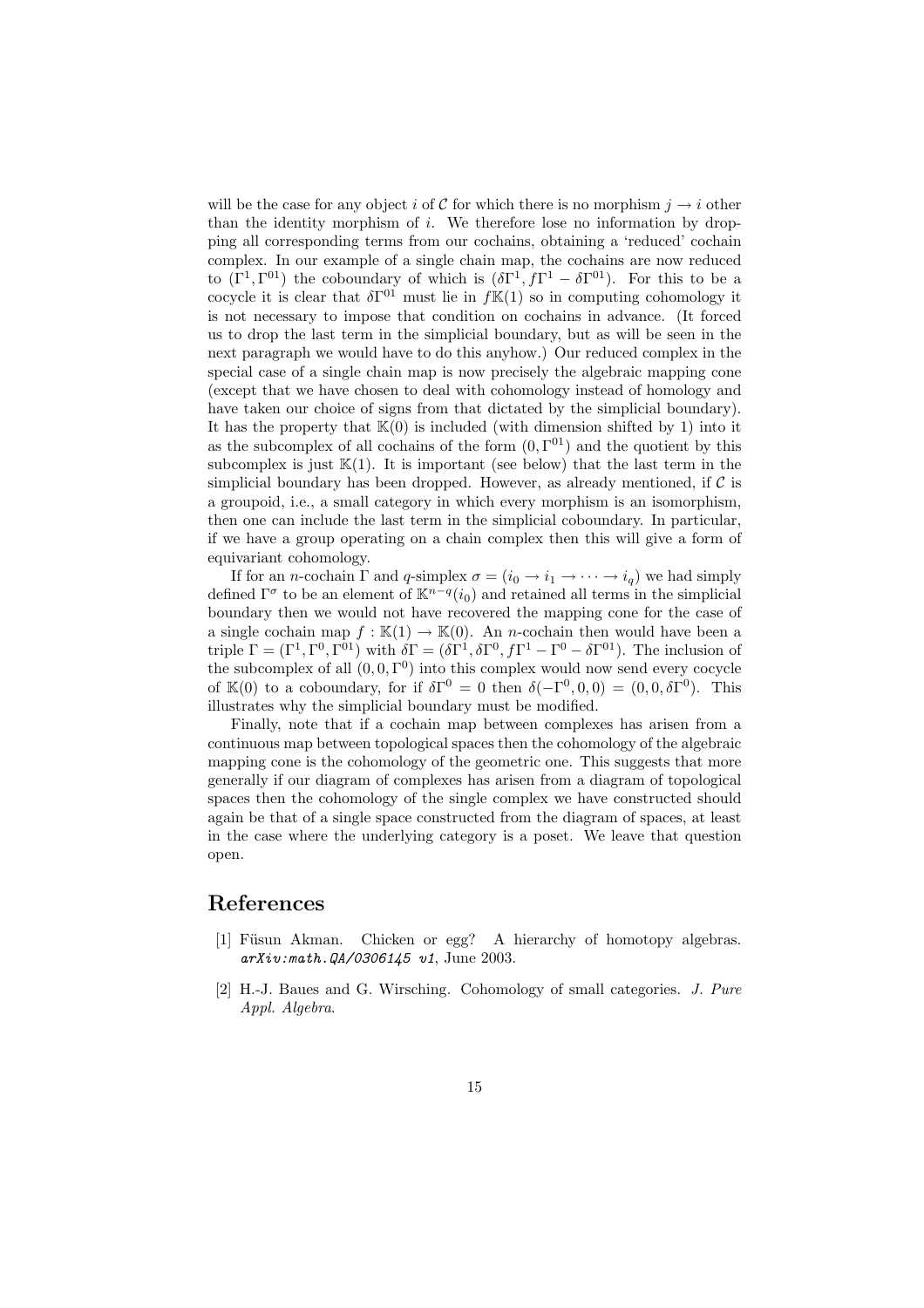- [3] K.S. Brown. Cohomology of Groups. Springer-Verlag, New York Heidelberg Berlin, 1982.
- [4] H. Cartan and S. Eilenberg. Homological Algebra. Princeton University Press, Princeton, New Jersey, 1956.
- [5] C. Chevalley and S. Eilenberg. Cohomology theory of Lie groups and Lie algebras. Trans. Amer. Math. Soc., 63:85–124, 1948.
- [6] Yaël Frégier. A new cohomology theory associated to deformations of Lie algebra morphisms.  $arXiv:math.QA/0304323 v1$ , April 2003.
- [7] B. Kostant G. Hochschild and A. Rosenberg. Differential forms on regular affine algebras. Trans. Amer. Math. Soc., 102:384–408, 1962.
- [8] M. Gerstenhaber. The cohomology structure of an associative ring. Annals of Math., 78:267–288, 1963.
- [9] M. Gerstenhaber. On the deformation of rings and algebras II. Ann. of Math., 84:950–954, 1967.
- [10] M. Gerstenhaber. On the deformation of rings and algebras III. Ann. of Math., 88:1–34, 1968.
- [11] M. Gerstenhaber and S. D. Schack. On the cohomology of an algebra morphism. Journal of Algebra.
- [12] M. Gerstenhaber and S. D. Schack. Algebraic cohomology and deformation theory, pages 11–264. In Hazewinkel and Gerstenhaber [17], 1988.
- [13] M. Gerstenhaber and S. D. Schack. The cohomology of presheaves of algebras. I: Presheaves over a partially ordered set. Trans. Amer Math. Soc., 310:135–165, 1988.
- [14] M. Gerstenhaber and S. D. Schack. Triangular algebras, pages 447–498. In Hazewinkel and Gerstenhaber [17], 1988.
- [15] M. Gerstenhaber and S.D. Schack. Relative Tor and Ext are Hochschild groups. 1986.
- [16] M. Gerstenhaber and S.D. Schack. Simplicial cohomology is Hochschild cohomology. J. Pure and Applied Algebra, 48:229–247, 1987.
- [17] Michiel Hazewinkel and Murray Gerstenhaber, editors. Deformation Theory of Algebras and Structures and Applications, NATO Advanced Study Institute, 'Il Ciocco', Castelvecchio-Pascoli, Tuscany, Italy, June 1-14, 1986. Kluwer, Dordrecht Boston London, 1988.
- [18] P. J. Hilton and U. Stammbach. A Course in Homological Algebra. Springer-Verlag, New York Heidelberg Berlin, 1971.